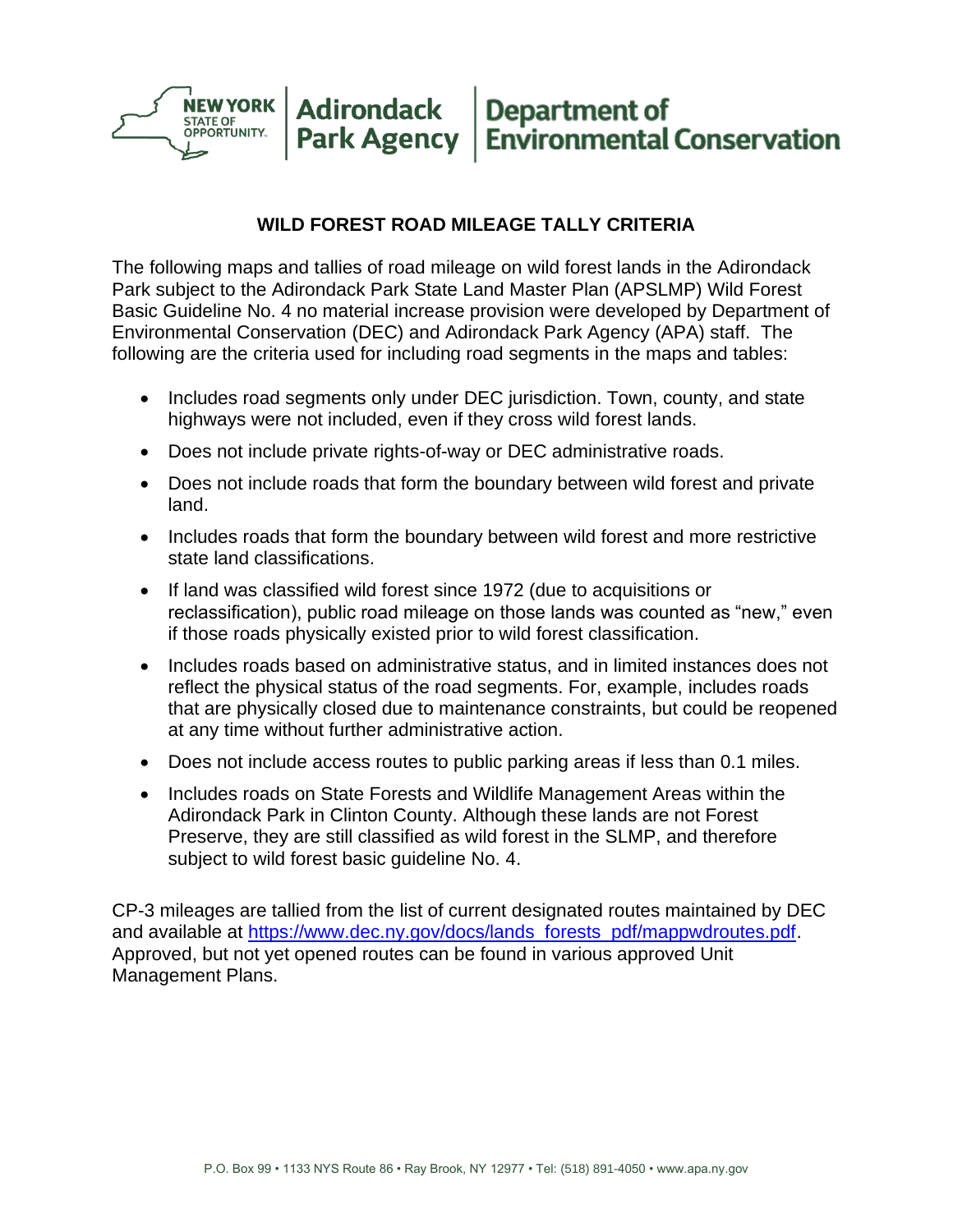#### **Adirondack Wild Forest CP-3 Mileage Approved, but Not Opened**

| <b>Wild Forest Name</b> | <b>CP-3 Route Name</b>                        | <b>2022 Miles</b> |
|-------------------------|-----------------------------------------------|-------------------|
| <b>Aldrich Pond</b>     | Jackworks/Maple Hill Roads                    | 1.1               |
| <b>Saranac Lakes</b>    | Dunlap Road                                   | 0.8               |
| Vanderwhacker Mtn.      | <b>Branch Road</b>                            | 2.2               |
| <b>Taylor Pond</b>      | <b>Burnt Hill State Forest Roads</b>          | 4.9               |
| <b>Taylor Pond</b>      | Taylor Pond Road (South Shore)                | 3.8               |
| <b>Taylor Pond</b>      | Military Pond Trail (Terry Mtn. State Forest) | 1.5               |
| <b>Taylor Pond</b>      | Mud Pond Trail (Terry Mtn. State Forest)      | 0.6               |
| Shaker Mtn.             | <b>Peck Creek Road</b>                        | 0.7               |
| Shaker Mtn.             | Old State Road                                | 0.7               |
| Jessup River            | <b>Peasley Access Road</b>                    | 0.2               |

**Total:** 16.5 miles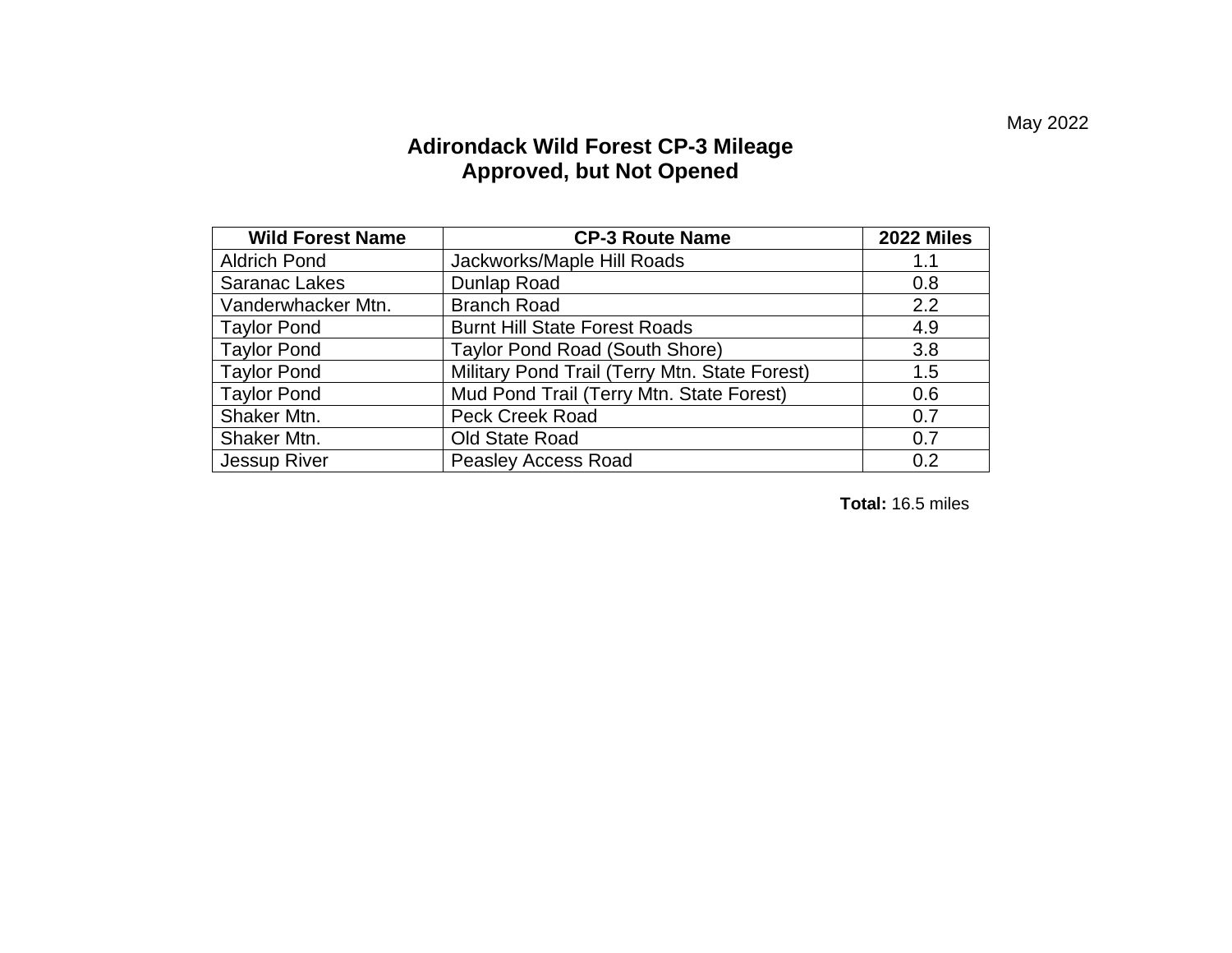# Adirondack Wild Forest Public Road Mileage May 2022

|                               |      |                         | <b>Miles Gained on Lands</b><br><b>Classified Wild Forest</b> | <b>Miles Lost on Lands</b><br><b>Classified out of Wild</b> | <b>Road Closures for</b><br><b>Reasons Other Than Land</b> |
|-------------------------------|------|-------------------------|---------------------------------------------------------------|-------------------------------------------------------------|------------------------------------------------------------|
| <b>Wild Forest Name</b>       |      | 1972 Miles   2022 Miles | <b>since 1972</b>                                             | <b>Forest Since 1972</b>                                    | <b>Re-Classifications</b>                                  |
| <b>Aldrich Pond</b>           | 11.9 | 14.5                    | 6.3                                                           | 0.0                                                         | 3.7                                                        |
| <b>Black River</b>            | 35.8 | 38.5                    | 3.3                                                           | 0.0                                                         | 0.5                                                        |
| <b>Blue Mountain</b>          | 0.0  | 10.6                    | 10.6                                                          | 0.0                                                         | 0.0                                                        |
| Champlain Islands             | 0.0  | 0.0                     | 0.0                                                           | 0.0                                                         | 0.0                                                        |
| <b>Chazy Highlands</b>        | 2.0  | 2.0                     | 0.0                                                           | 0.0                                                         | 0.0                                                        |
| <b>Cranberry Lake</b>         | 6.3  | 0.0                     | 0.0                                                           | 0.0                                                         | 6.3                                                        |
| Debar Mountain                | 3.2  | 9.2                     | 6.0                                                           | 0.0                                                         | 0.0                                                        |
| <b>Ferris Lake</b>            | 7.4  | 10.1                    | 2.7                                                           | 0.0                                                         | 0.0                                                        |
| <b>Fulton Chain</b>           | 0.9  | 0.9                     | 0.0                                                           | 0.0                                                         | 0.0                                                        |
| <b>Grass River</b>            | 3.0  | 7.3                     | 4.3                                                           | 0.0                                                         | 0.0                                                        |
| <b>Hammond Pond</b>           | 1.0  | 1.0                     | 0.0                                                           | 0.0                                                         | 0.0                                                        |
| Horseshoe Lake                | 2.7  | 5.4                     | 3.8                                                           | 1.1                                                         | 0.0                                                        |
| Independence River            | 58.8 | 38.6                    | 5.3                                                           | 0.0                                                         | 22.9                                                       |
| Jessup River                  | 0.4  | 1.1                     | 0.9                                                           | 0.0                                                         | 0.0                                                        |
| Lake George                   | 4.3  | 14.2                    | 9.9                                                           | 0.0                                                         | 0.0                                                        |
| <b>Moose River Plains</b>     | 34.9 | 12.4                    | 2.2                                                           | 22.5                                                        | 2.2                                                        |
| <b>Raquette River</b>         | 0.2  | 0.2                     | 0.0                                                           | 0.0                                                         | 0.0                                                        |
| <b>Saranac Lakes</b>          | 6.8  | 6.9                     | 1.9                                                           | 0.0                                                         | 1.8                                                        |
| <b>Sargent Ponds</b>          | 0.0  | 0.0                     | 0.0                                                           | 0.0                                                         | 0.0                                                        |
| <b>Shaker Mountain</b>        | 0.0  | 0.1                     | 0.1                                                           | 0.0                                                         | 0.0                                                        |
| <b>Split Rock</b>             | 0.0  | 0.0                     | 0.0                                                           | 0.0                                                         | 0.0                                                        |
| <b>Taylor Pond</b>            | 22.3 | 5.5                     | 0.6                                                           | 0.0                                                         | 17.4                                                       |
| Vanderwhacker Mountain        | 4.4  | 14.3                    | 9.9                                                           | 0.0                                                         | 0.0                                                        |
| <b>Watson's East Triangle</b> | 0.0  | 13.3                    | 13.3                                                          | 0.0                                                         | 0.0                                                        |
| White Hill                    | 0.0  | 0.1                     | 0.1                                                           | 0.0                                                         | 0.0                                                        |
| <b>Wilcox Lake</b>            | 4.8  | 0.4                     | 0.0                                                           | 0.0                                                         | 4.4                                                        |
| Wilmington                    | 0.5  | 0.0                     | 0.0                                                           | 0.0                                                         | 0.0                                                        |

**Totals: 211.6 206.6** 81.2 23.6 59.2

**Net Change in Road Mileage: -5.0 Percent Change in Road Mileage: -2.36%**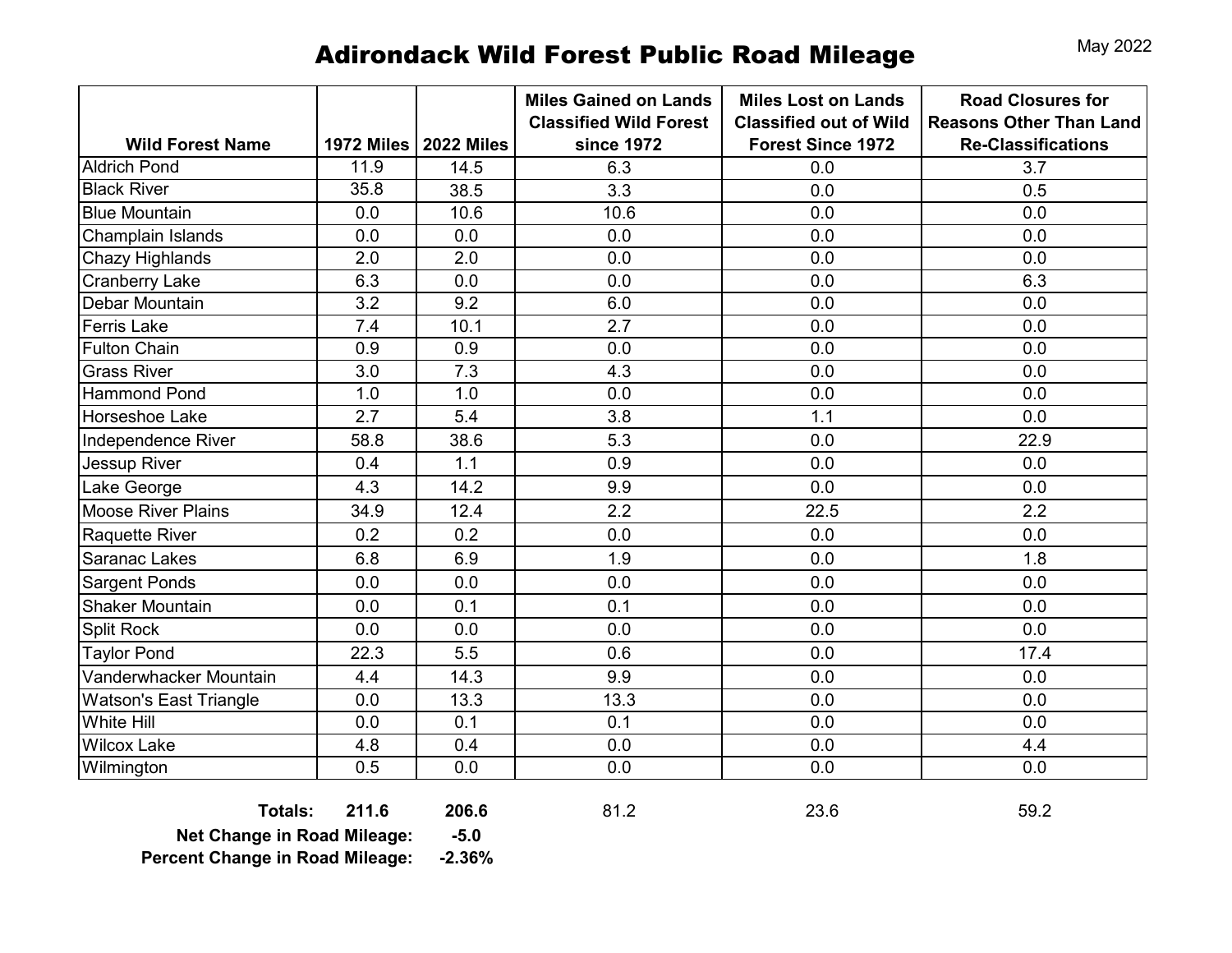## Aldrich Pond Wild Forest

| <b>Road Name</b>                  | 1972 Miles | <b>2022 Miles</b> | <b>Notes</b>                               |
|-----------------------------------|------------|-------------------|--------------------------------------------|
| <b>Jackworks Road</b>             | 2.5        | 1.1               | 1.4 miles closed as a management decision  |
| <b>Jackworks Trail</b>            | 1.4        | 0.0               | Closed as management decision              |
| <b>Little River Road</b>          | 0.0        | 0.9               | All mileage gained due to land acquisition |
| <b>Maple Hill Road</b>            | 0.9        | 0.0               | Closed as management decision              |
| <b>Middle Branch Corners Road</b> | 0.2        | 0.2               |                                            |
| <b>Mullins Flow Road</b>          | 0.0        | 0.6               | All mileage gained due to land acquisition |
| <b>Silver Dawn Road</b>           | 0.0        | 0.5               | All mileage gained due to land acquisition |
| <b>South Creek Lake Road</b>      | 2.6        | 2.6               |                                            |
| <b>Streeter Lake Road</b>         | 4.3        | 4.6               | 0.3 miles gained due to land acquisition   |
| <b>Tamarack Creek Road</b>        | 0.0        | 0.4               | All mileage gained due to land acquisition |
| <b>Tyler Road</b>                 | 0.0        | 3.6               | All mileage gained due to land acquisition |

**Totals: 11.9 14.5**

**Net Change in Road Mileage: 2.6 Percent Change in Road Mileage: 22%**

| No change in Wild Forest road mileage since 1972 |
|--------------------------------------------------|
| Loss in Wild Forest road mileage since 1972      |
| Gain in Wild Forest road mileage since 1972      |
|                                                  |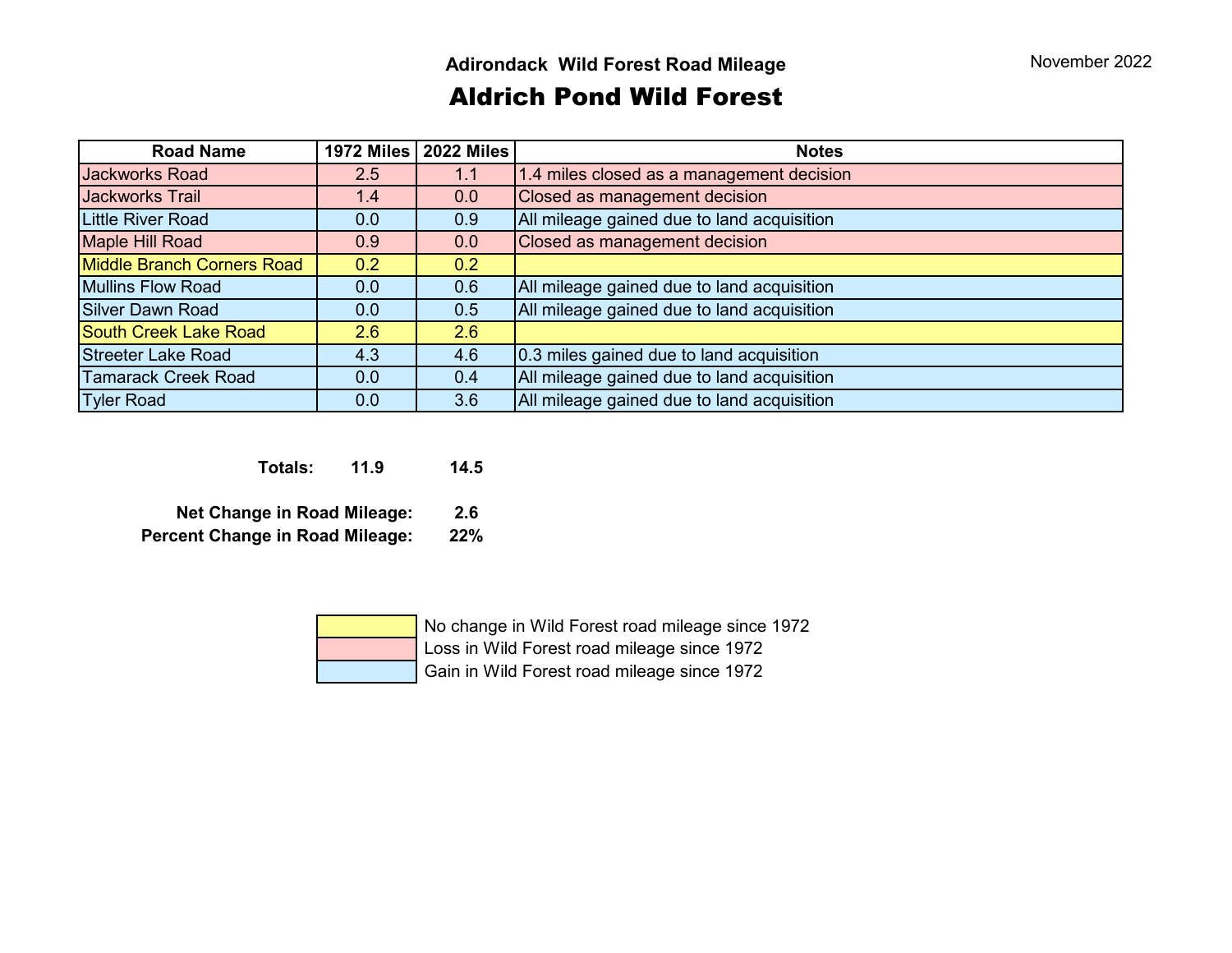## Black River Wild Forest

| <b>Road Name</b>              |     | 1972 Miles   2022 Miles | <b>Notes</b>                                             |
|-------------------------------|-----|-------------------------|----------------------------------------------------------|
| <b>Apps Lot Road</b>          | 0.3 | 0.3                     |                                                          |
| <b>Atwell Road</b>            | 0.2 | 0.2                     |                                                          |
| <b>Black Creek Road</b>       | 0.8 | 0.8                     |                                                          |
| <b>Bear Creek Road North</b>  | 0.1 | 0.0                     | Closed as management decision                            |
| <b>Benchmark Road</b>         | 0.1 | 0.1                     |                                                          |
| <b>Black Creek Lake Road</b>  | 5.1 | 5.5                     | 0.4 miles gained due to land acquisition                 |
| <b>Bullpen Road</b>           | 0.0 | 0.6                     | All mileage gained due to land acquisition               |
| <b>Cohen Road</b>             | 0.0 | 1.5                     | All mileage gained due to land acquisition               |
| <b>Dump Road</b>              | 0.3 | 0.3                     |                                                          |
| <b>Flansburg Road</b>         | 0.0 | 0.7                     | All mileage gained due to land acquisition               |
| <b>Flume Trail Road</b>       | 0.1 | 0.1                     |                                                          |
| <b>Gravel Pit Road</b>        | 0.1 | 0.1                     |                                                          |
| <b>Gull Lake Road</b>         | 0.6 | 0.6                     |                                                          |
| <b>Haskell Road</b>           | 0.8 | 0.8                     |                                                          |
| <b>Herkimer Landing Road</b>  | 7.0 | 7.0                     |                                                          |
| <b>Loop Road</b>              | 1.4 | 1.4                     |                                                          |
| Lot 79 Road                   | 0.4 | 0.0                     | Closed as management decision                            |
| <b>Lyons Camp Lot Road</b>    | 1.4 | 1.4                     |                                                          |
| <b>McKeever Road North</b>    | 0.2 | 0.2                     |                                                          |
| <b>Milk Can Road</b>          | 1.4 | 1.4                     |                                                          |
| <b>Mill Creek Road</b>        | 3.3 | 3.3                     |                                                          |
| Nelson Lake Parking Lot Rd.   | 0.0 | 0.1                     | Former administrative road opened to public parking area |
| Old Route 28                  | 0.4 | 0.4                     |                                                          |
| <b>Otter Lake Dam Road</b>    | 0.1 | 0.1                     |                                                          |
| <b>Potter Road</b>            | 0.3 | 0.3                     |                                                          |
| Reeds Pond Road E, S, & W     | 0.1 | 0.1                     |                                                          |
| <b>River Road</b>             | 0.2 | 0.2                     |                                                          |
| <b>River Road North</b>       | 0.4 | 0.4                     |                                                          |
| <b>Tin Camp Road</b>          | 0.4 | 0.4                     |                                                          |
| <b>West Creek Road</b>        | 5.2 | 5.2                     |                                                          |
| <b>Wolf Lake Landing Road</b> | 5.1 | 5.0                     | 0.1 miles closed to public to create CP-3 opportunity    |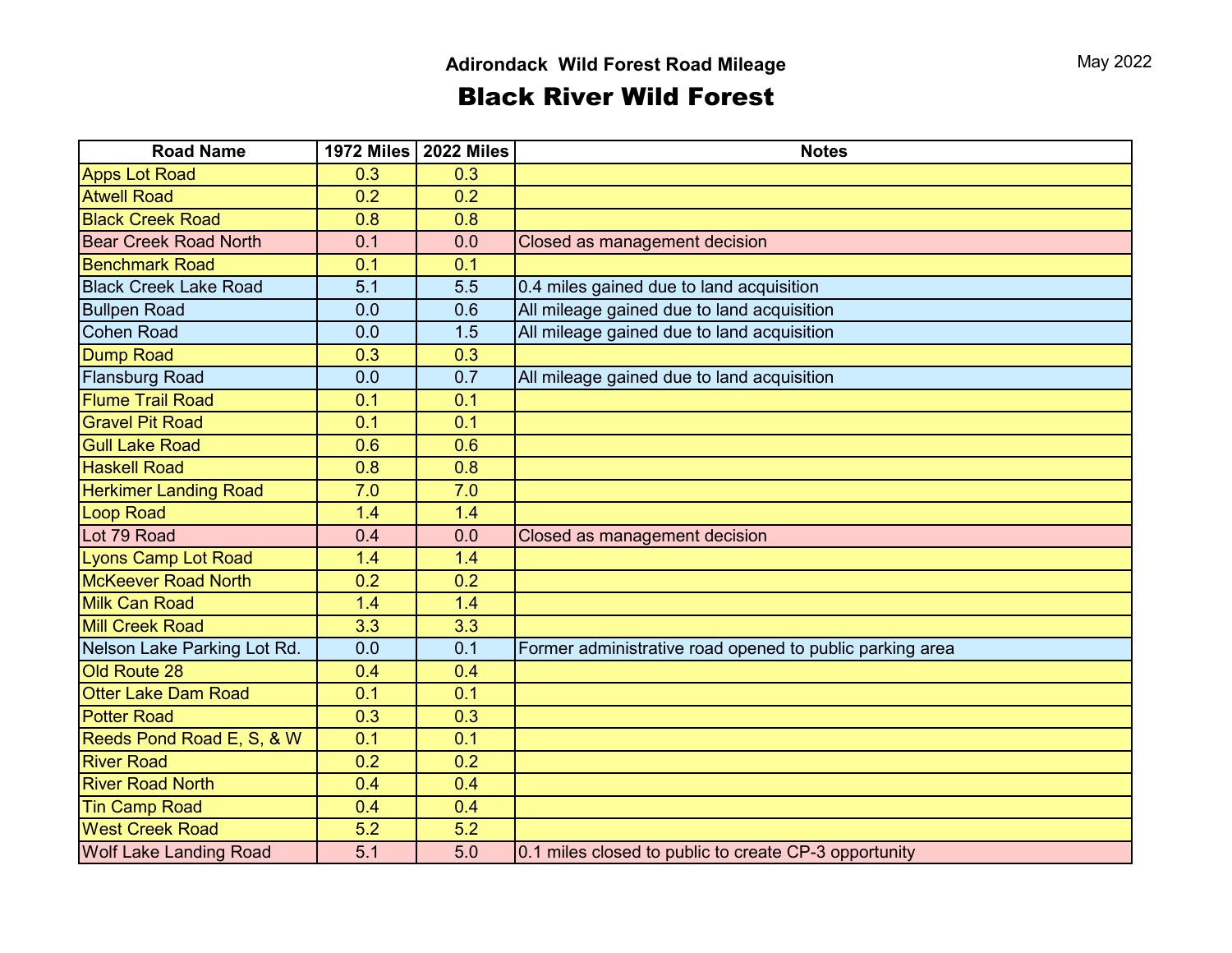## Black River Wild Forest

#### **1972 Miles 2020 Miles**

**Totals: 35.8 38.5**

**Net Change in Road Mileage: 2.7**

**Percent Change in Road Mileage: 8%**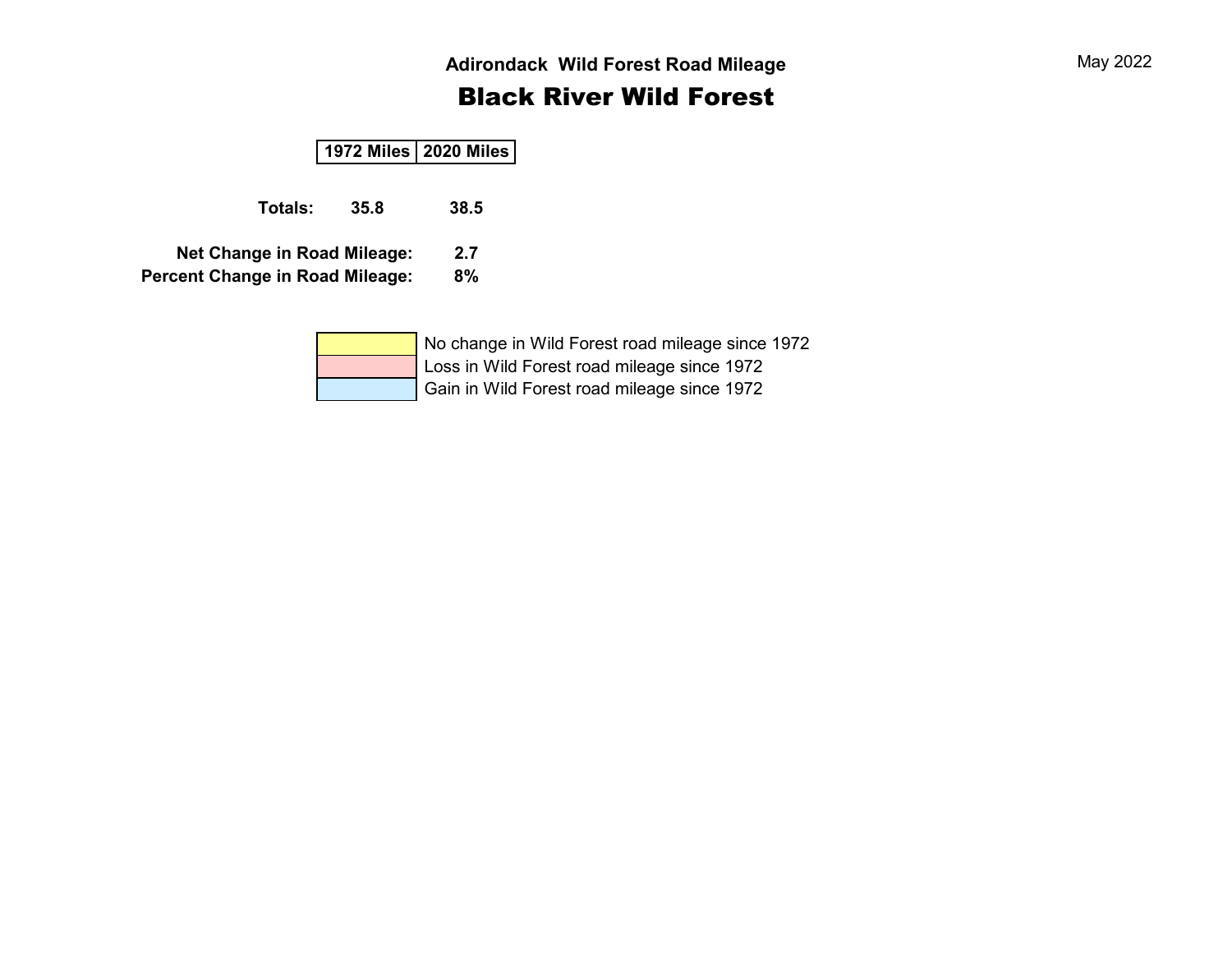### Blue Mountain Wild Forest

| <b>Road Name</b>              | 1972 Miles   2022 Miles | <b>Notes</b>                                                            |
|-------------------------------|-------------------------|-------------------------------------------------------------------------|
| <b>Camp Six Road</b>          | 1.3                     | All mileage gained due to land acquisition                              |
| Chain Lakes Road North        | 1.2                     | All mileage gained due to land acquisition                              |
| <b>Chain Lakes Road South</b> | 4.0                     | All mileage gained due to land acquisition or access to new acquisition |
| <b>Deer Pond Road</b>         | 1.1                     | All mileage gained due to land acquisition                              |
| Deer Pond to Tube Road        | 1.6                     | All mileage gained due to land acquisition                              |
| <b>Drakes Mill Road</b>       | 1.4                     | All mileage gained due to land acquisition                              |
|                               |                         |                                                                         |

**Totals: 0.0 10.6**

**Net Change in Road Mileage: 10.6 Percent Change in Road Mileage: N/A**

| No change in Wild Forest road mileage since 1972 |
|--------------------------------------------------|
| Loss in Wild Forest road mileage since 1972      |
| Gain in Wild Forest road mileage since 1972      |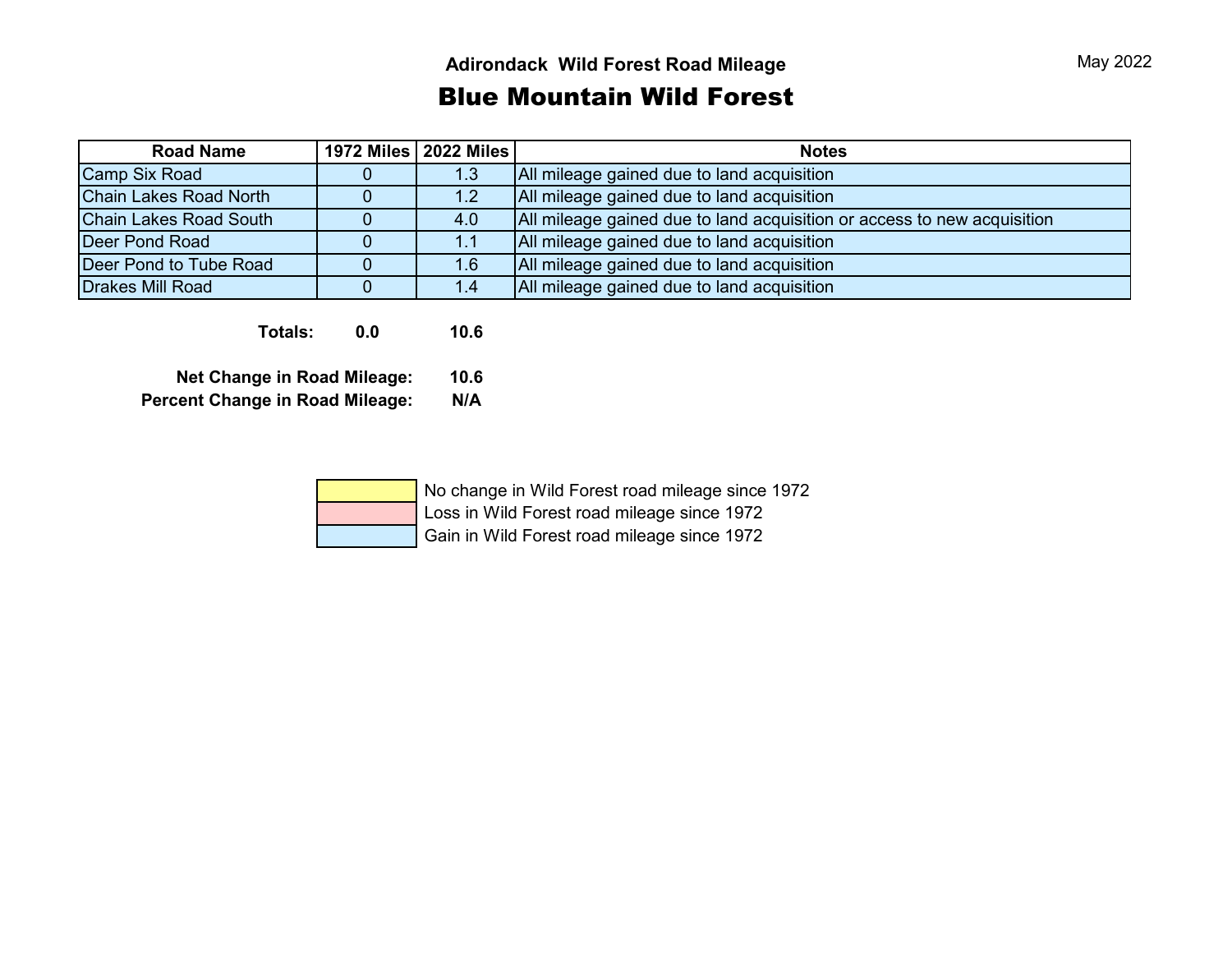## Champlain Islands Wild Forest

| <b>Road Name</b>                                                             | 1972 Miles | 2022 Miles | <b>Notes</b>                                                                                                                                   |
|------------------------------------------------------------------------------|------------|------------|------------------------------------------------------------------------------------------------------------------------------------------------|
| Totals:                                                                      | 0.0        | 0.0        |                                                                                                                                                |
| <b>Net Change in Road Mileage:</b><br><b>Percent Change in Road Mileage:</b> |            | 0.0<br>0%  |                                                                                                                                                |
|                                                                              |            |            | No change in Wild Forest road mileage since 1972<br>Loss in Wild Forest road mileage since 1972<br>Gain in Wild Forest road mileage since 1972 |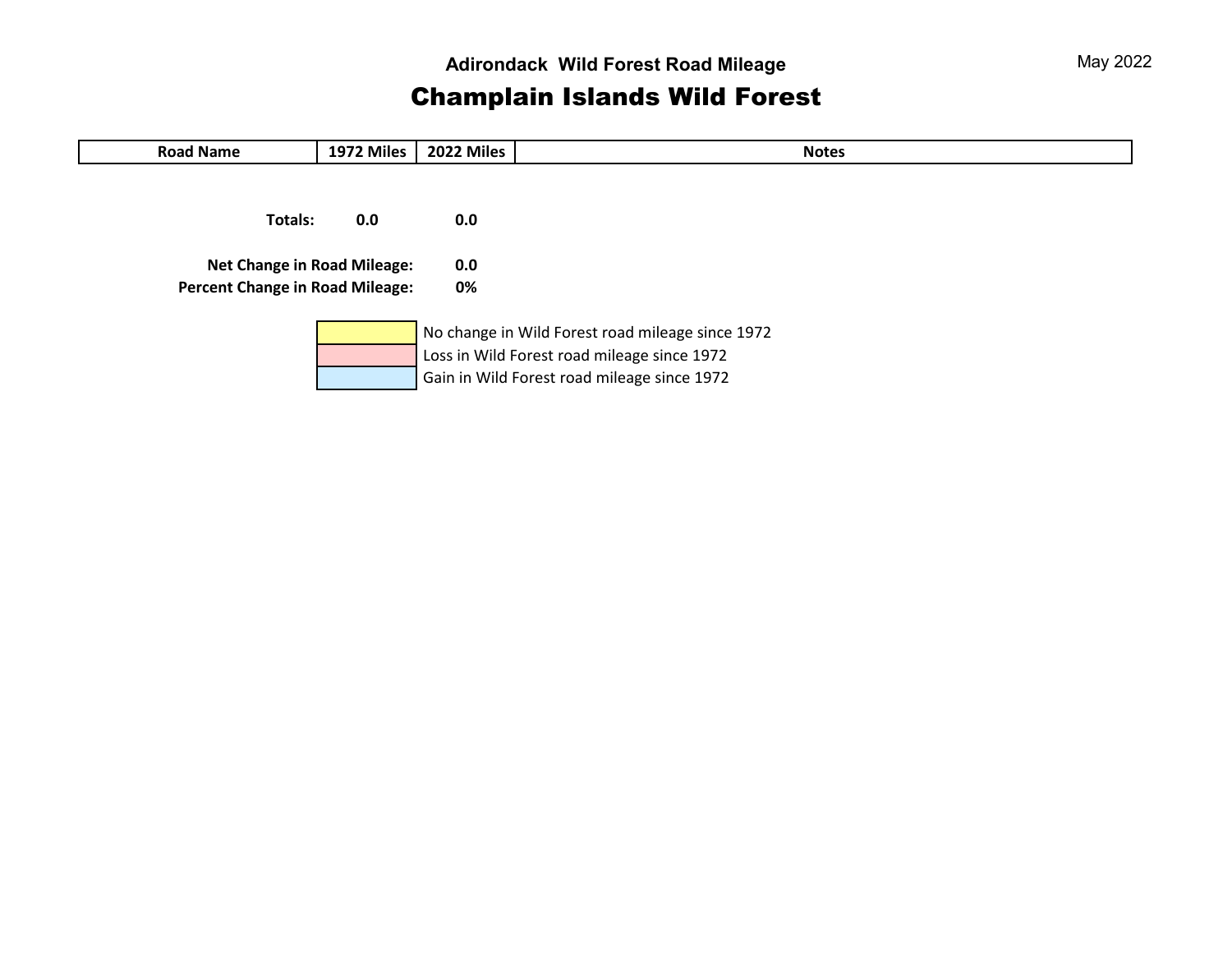## Chazy Highlands Wild Forest

| <b>Road Name</b>                |     | 1972 Miles   2022 Miles | <b>Notes</b> |
|---------------------------------|-----|-------------------------|--------------|
| <b>Access Route #4</b>          | 0.2 | $ 0.2\rangle$           |              |
| <b>Lost Channel Access Road</b> | 0.3 | 0.3                     |              |
| Chazy Highlands WMA Access Rd.  | 0.1 | 0.1                     |              |
| <b>Farley's Way</b>             | 0.4 | 0.4                     |              |
| Indian Camp Road                | 0.8 | 0.8                     |              |
| <b>Martin's Way</b>             | 0.2 | 0.2                     |              |

**Totals: 2.0 2.0**

**Net Change in Road Mileage: 0.0**

**Percent Change in Road Mileage: 0%**

| No change in Wild Forest road mileage since 1972 |
|--------------------------------------------------|
| Loss in Wild Forest road mileage since 1972      |
| Gain in Wild Forest road mileage since 1972      |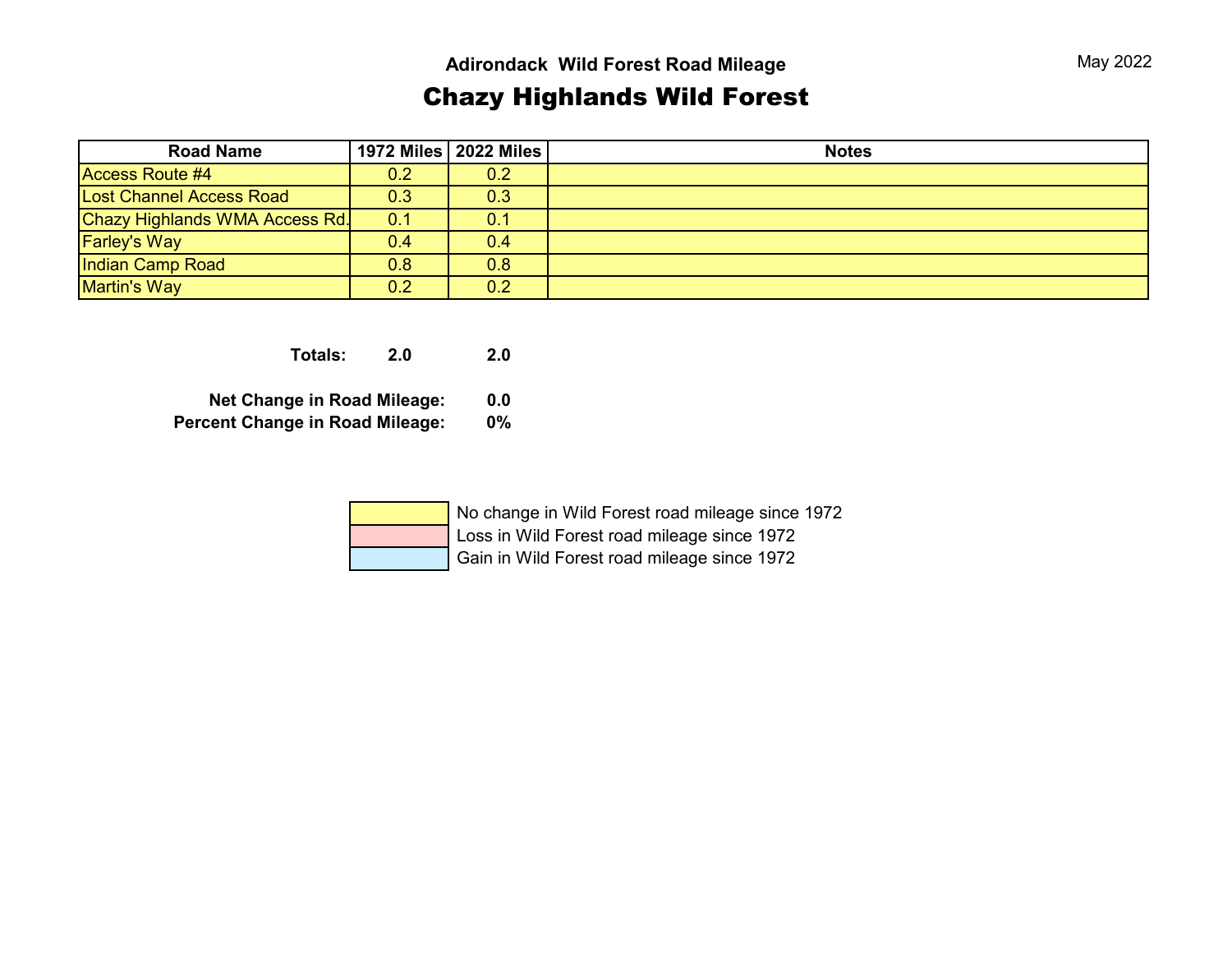## Cranberry Lake Wild Forest

| <b>Road Name</b>             | 1972 Miles   2022 Miles |               |                                 | <b>Notes</b> |
|------------------------------|-------------------------|---------------|---------------------------------|--------------|
| <b>Burntbridge Pond Road</b> | 6.3                     |               | Closed as a management decision |              |
|                              |                         |               |                                 |              |
|                              |                         |               |                                 |              |
| _ _ _                        | $\sim$ $\sim$           | $\sim$ $\sim$ |                                 |              |

**Totals: 6.3 0.0**

**Net Change in Road Mileage: -6.3**

**Percent Change in Road Mileage: N/A**

| No change in Wild Forest road mileage since 1972 |
|--------------------------------------------------|
| Loss in Wild Forest road mileage since 1972      |
| Gain in Wild Forest road mileage since 1972      |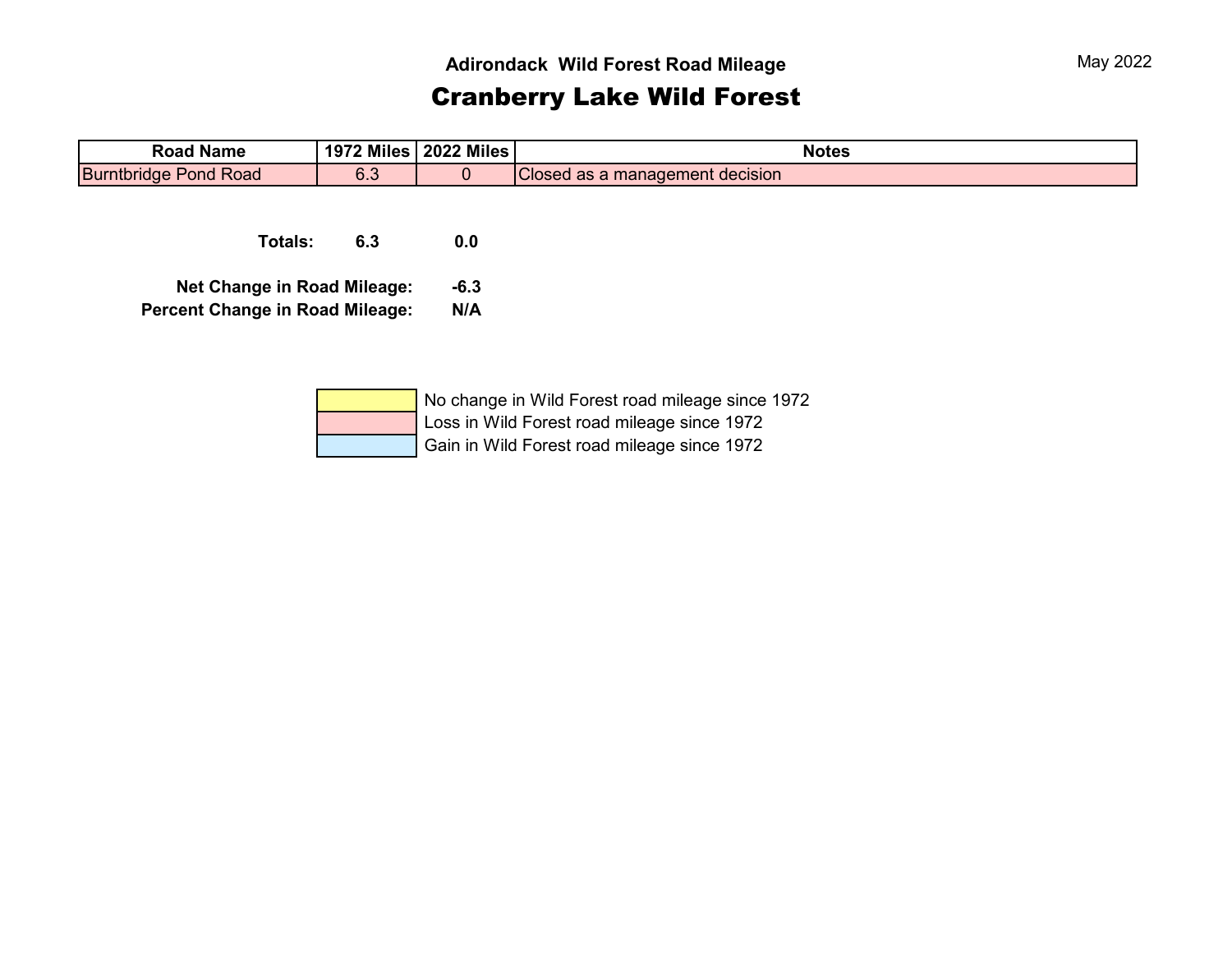#### Debar Mountain Wild Forest

| <b>Road Name</b>               | 1972 Miles | 2022 Miles | <b>Notes</b>                               |
|--------------------------------|------------|------------|--------------------------------------------|
| <b>Benz Pond Road</b>          | 0.0        | 2.2        | All mileage gained due to land acquisition |
| <b>Buck Pond Access Road</b>   | 0.8        | 0.8        |                                            |
| Campsite Access Truck Trail    | 0.0        | 0.3        | All mileage gained due to land acquisition |
| <b>Coal Hill Road</b>          | 0.1        | 0.1        |                                            |
| <b>Debar Meadows Road</b>      | 0.9        | 0.9        |                                            |
| <b>Debar Mountain Road</b>     | 0.2        | 0.2        |                                            |
| <b>Debar Pond Road</b>         | 0.0        | 0.5        | All mileage gained due to land acquisition |
| <b>Four Mile Road</b>          | 0.0        | 1.2        | All mileage gained due to land acquisition |
| <b>Long Pond Road</b>          | 0.4        | 0.4        |                                            |
| Meacham Lake Campground Access | 0.3        | 0.7        | 0.4 miles gained due to land acquisition   |
| North Branch Road              | 0.5        | 0.6        | 0.1 miles gained due to land acquisition   |
| <b>Pinnacle Road</b>           | 0.0        | 0.8        | All mileage gained due to land acquisition |
| Vanderwalker Road              | 0.0        | 0.5        | All mileage gained due to land acquisition |

**Totals: 3.2 9.2**

**Net Change in Road Mileage: 6.0 Percent Change in Road Mileage: 188%**

 No change in Wild Forest road mileage since 1972 Loss in Wild Forest road mileage since 1972

Gain in Wild Forest road mileage since 1972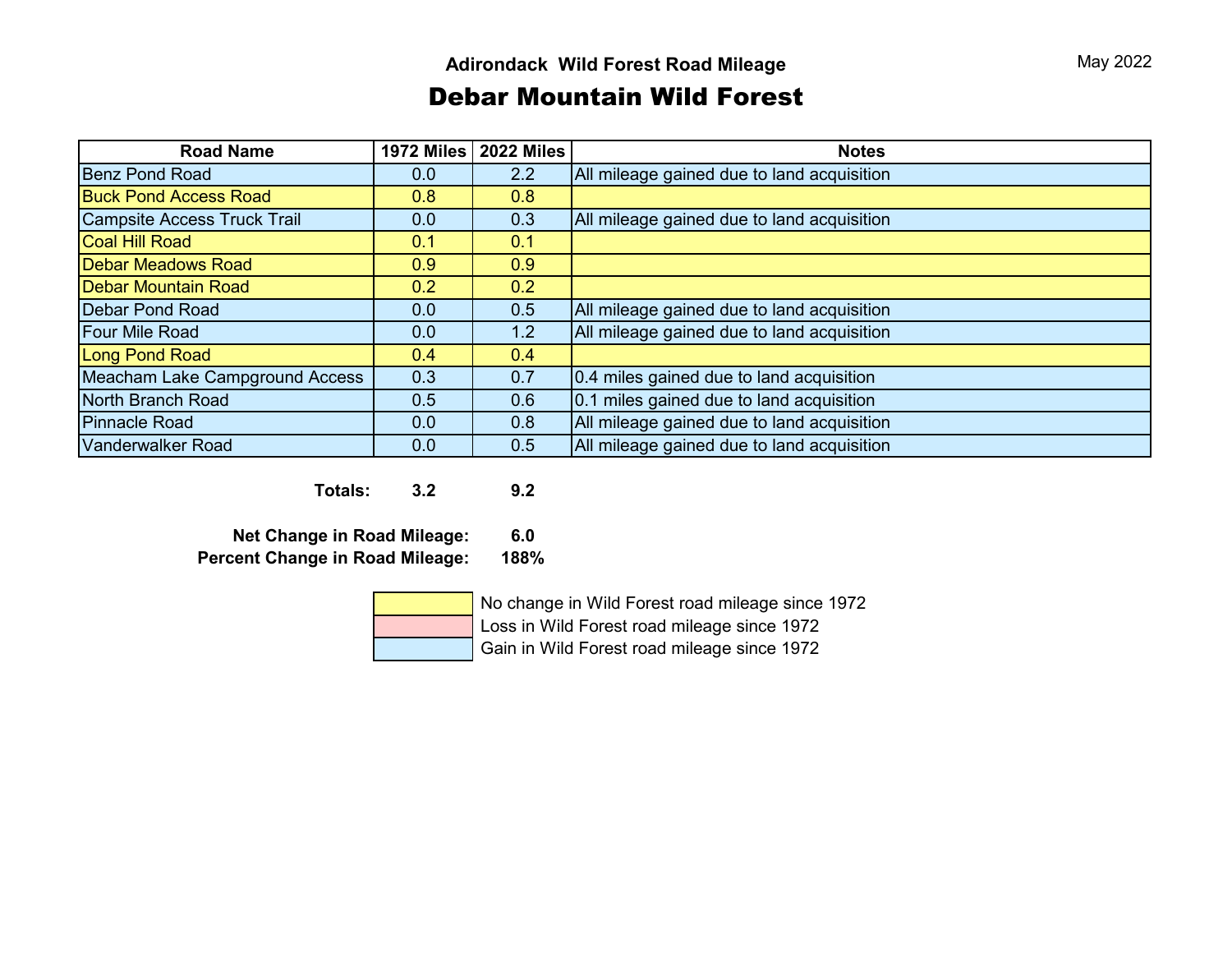## Ferris Lake Wild Forest

| <b>Road Name</b>             |     | 1972 Miles   2022 Miles | <b>Notes</b>                               |
|------------------------------|-----|-------------------------|--------------------------------------------|
| California Road Extension    | 1.9 | 1.9                     |                                            |
| <b>Ferris Lake Road</b>      | 0.4 | $0.4^{\circ}$           |                                            |
| Mountain Home Road Extension | 1.9 | 1.9                     |                                            |
| Mud Lake Road                | 3.1 | 5.5                     | 2.4 miles gained due to land acquisition   |
| <b>Partridge Lane</b>        | 0.0 | 0.2                     | All mileage gained due to land acquisition |
| Stewart Landing Campsite Rd. | 0.1 | 0.2                     | 0.1 miles gained due to land acquisition   |

**Totals: 7.4 10.1**

**Net Change in Road Mileage: 2.7 Percent Change in Road Mileage: 36%**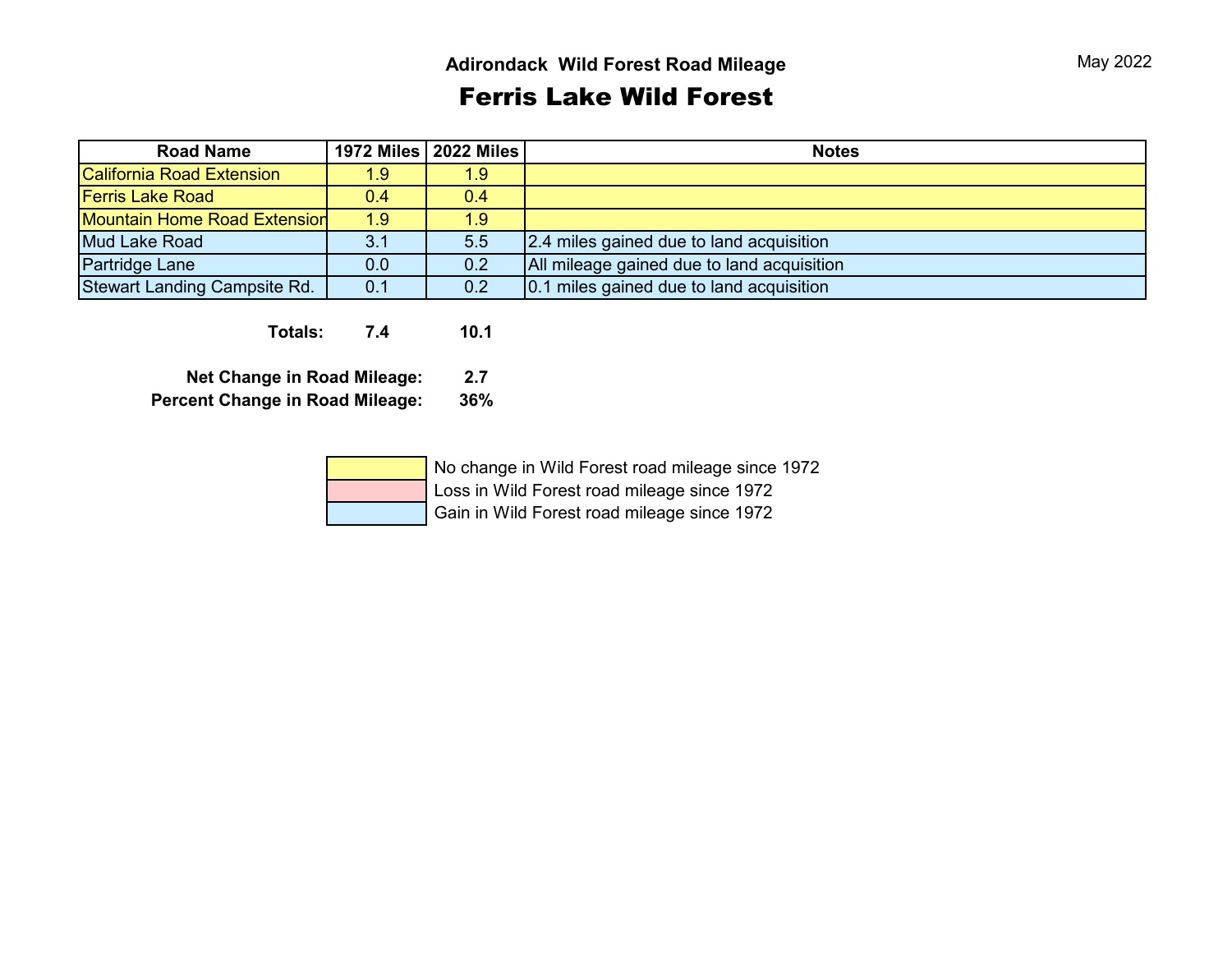### Fulton Chain Wild Forest

| <b>Road Name</b>              | 1972 Miles | <b>2022 Miles</b> | <b>Notes</b> |
|-------------------------------|------------|-------------------|--------------|
| <b>Ellis Road</b>             | ∪.∪        | $\sim$<br>∪.∪     |              |
| <b>Third Lake Creek Trail</b> | 0.6        | 0.6               |              |

**Totals: 0.9 0.9**

**Net Change in Road Mileage: 0.0**

**Percent Change in Road Mileage: 0%**

| No change in Wild Forest road mileage since 1972 |
|--------------------------------------------------|
| Loss in Wild Forest road mileage since 1972      |
| Gain in Wild Forest road mileage since 1972      |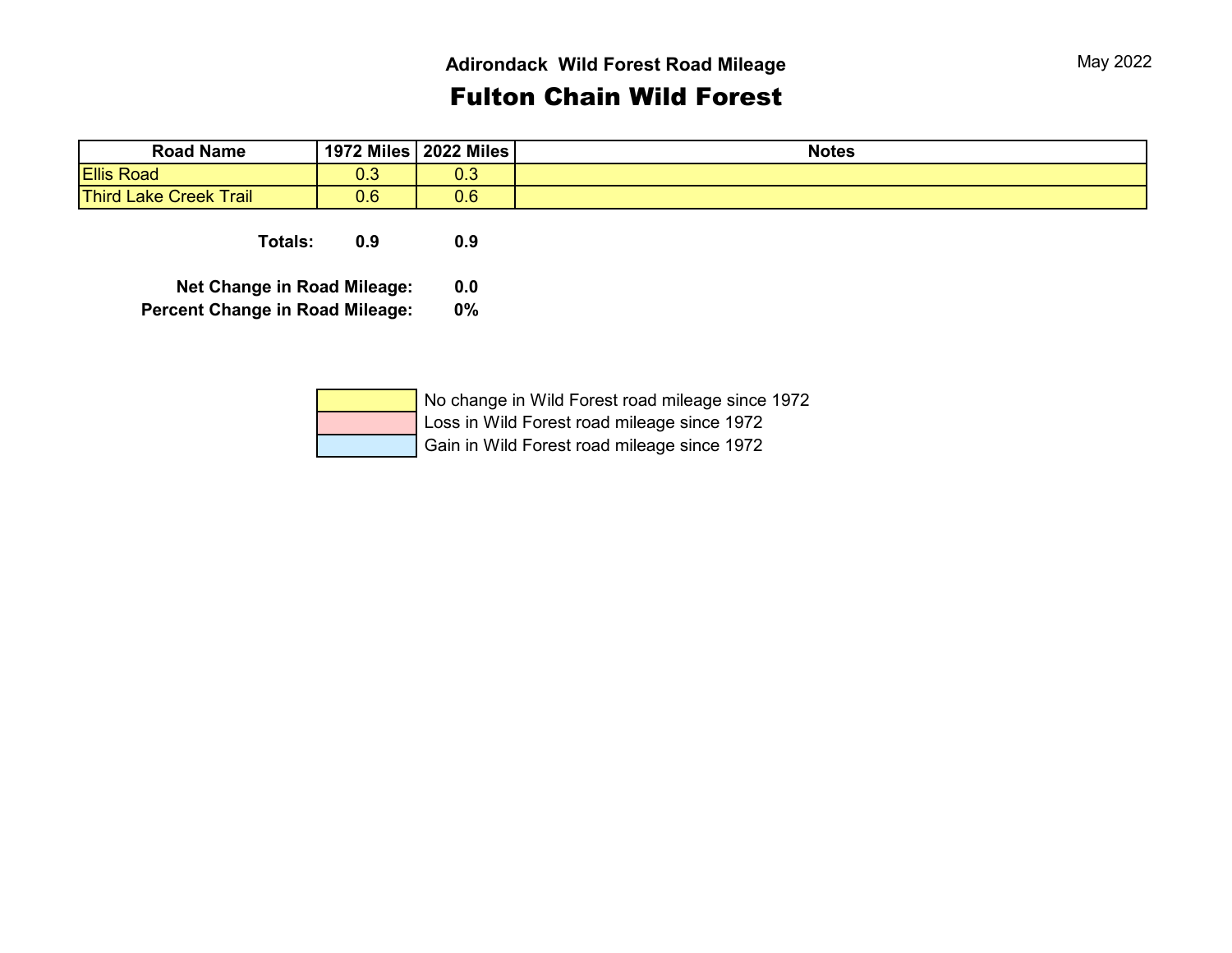### Grass River Wild Forest

| <b>Road Name</b>          |     | 1972 Miles   2022 Miles | <b>Notes</b>                                                          |
|---------------------------|-----|-------------------------|-----------------------------------------------------------------------|
| 10-05-00 Road             | 0.0 | 0.2                     | Road opened to provide access to adjacent conservation easement lands |
| 10-06-00 Road             | 0.0 | 0.2                     | Road opened to provide access to adjacent conservation easement lands |
| <b>Chandler Pond Road</b> | 0.2 | 0.2                     |                                                                       |
| <b>Hollywood Road</b>     | 2.6 | 2.6                     |                                                                       |
| New Bridge Road           | 0.0 | 0.1                     | Road opened to provide access to adjacent conservation easement lands |
| Railroad Grade Road       | 0.0 | 2.9                     | Road opened to provide access to adjacent conservation easement lands |
| Spruce Mountain Road      | 0.0 | 0.9                     | Road opened to provide access to adjacent conservation easement lands |
| <b>Stone Dam Road</b>     | 0.2 | 0.2                     |                                                                       |

**Totals: 3.0 7.3**

**Net Change in Road Mileage: 4.3 Percent Change in Road Mileage: 143%**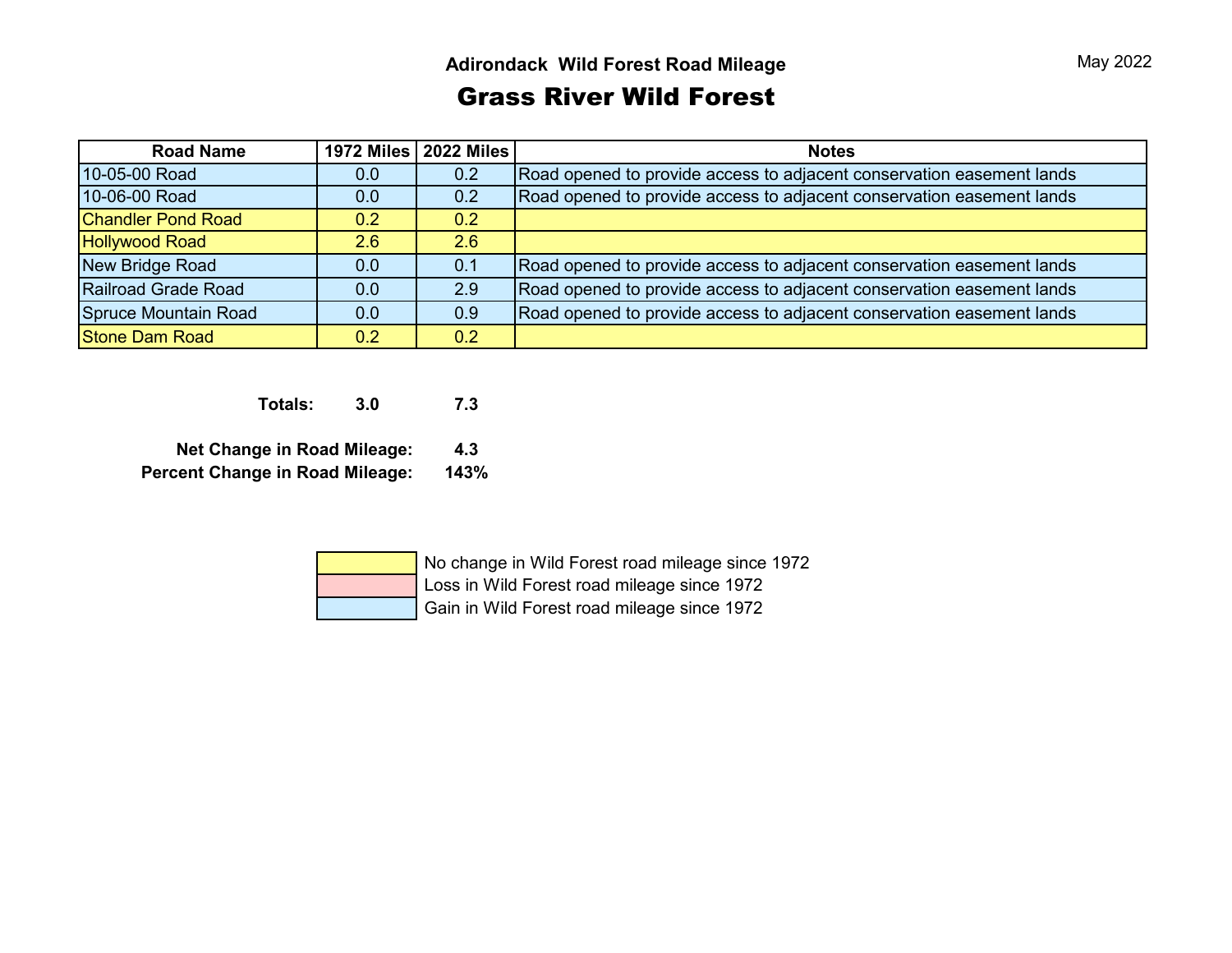#### Hammond Pond Wild Forest

| <b>Road Name</b>             | 1972 Miles       | <b>2022 Miles</b> | <b>Notes</b> |
|------------------------------|------------------|-------------------|--------------|
| Schroon River Fish Weir Road | $\sim$ 7<br>U. I | v.,               |              |
| Deadwater Pond Road          | ററ<br>∪.∪        | ∪.∪               |              |

**Totals: 1.0 1.0**

**Net Change in Road Mileage: 0.0**

**Percent Change in Road Mileage: 0%**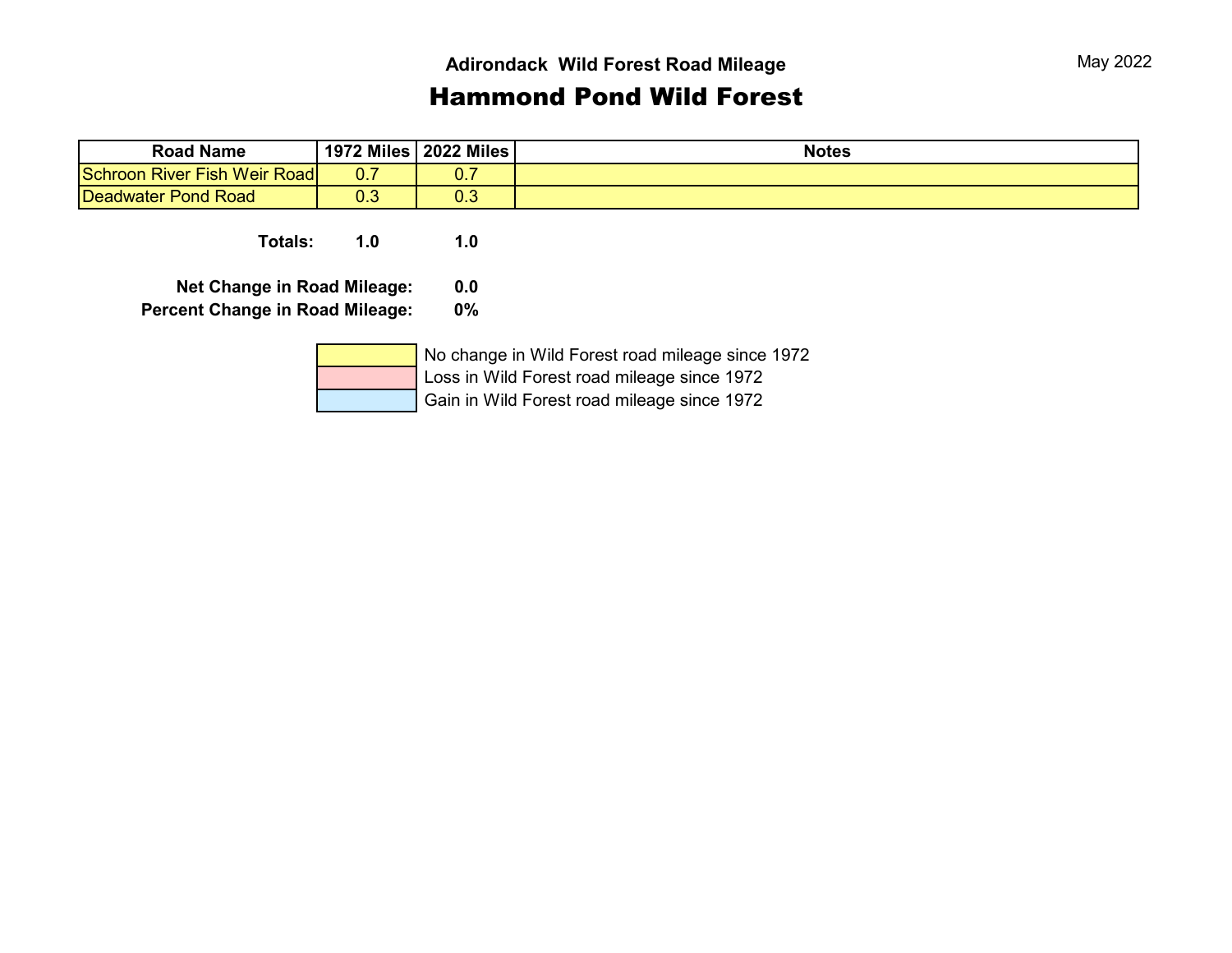#### Horseshoe Lake Wild Forest

| <b>Road Name</b>        |      | 1972 Miles   2022 Miles | <b>Notes</b>                             |
|-------------------------|------|-------------------------|------------------------------------------|
| <b>Lower Dam Road</b>   |      |                         | miles lost due to land reclassification  |
| <b>Otter Brook Road</b> | ບ. ບ | $-4.$                   | 3.8 miles gained due to land acquisition |

**Totals: 2.7 5.4**

**Net Change in Road Mileage: 2.7 Percent Change in Road Mileage: 100%**

| No change in Wild Forest road mileage since 1972 |
|--------------------------------------------------|
| Loss in Wild Forest road mileage since 1972      |
| Gain in Wild Forest road mileage since 1972      |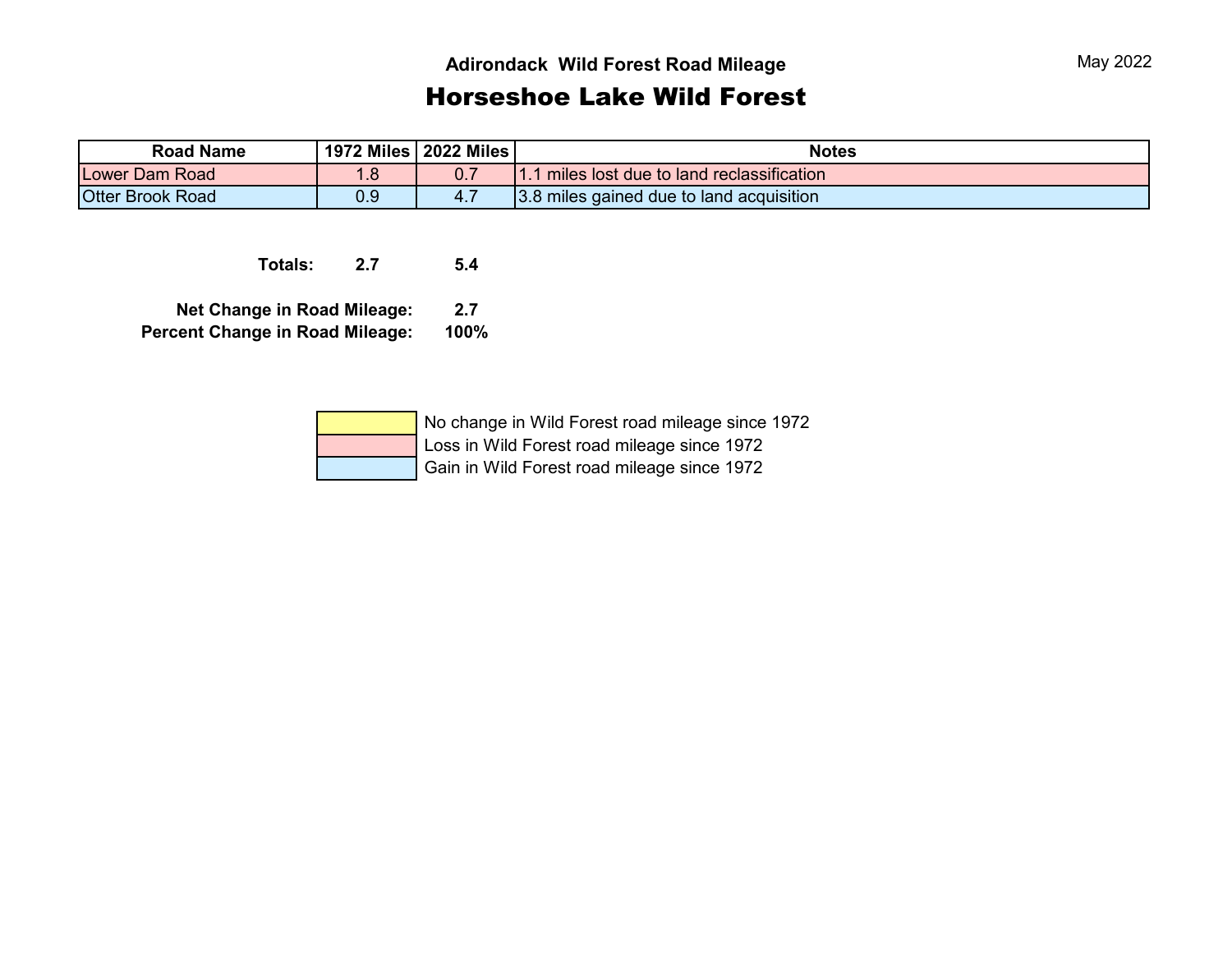## Independence River Wild Forest

| <b>Road Name</b>                    |     | 1972 Miles 2022 Miles | <b>Notes</b>                                   |
|-------------------------------------|-----|-----------------------|------------------------------------------------|
| <b>Back Road (Payne Lake Trail)</b> | 0.6 |                       | 0.0 Closed as management decision              |
| <b>Bank Road</b>                    | 0.3 |                       | 0.0 Closed as management decision              |
| <b>Basket Factory Road</b>          | 3.4 |                       | $2.1$ 1.3 miles closed as management decision  |
| <b>Big Otter Lake Road</b>          | 4.2 |                       | $2.9$ 1.3 miles closed as management decision  |
| <b>Blue Jog Road</b>                | 0.5 | 0.5                   |                                                |
| <b>Blueberry Trail</b>              | 0.3 |                       | 0.0 Closed as management decision              |
| <b>Bog Road</b>                     | 0.1 |                       | 0.0 Closed as management decision              |
| <b>Bull Road</b>                    | 0.4 |                       | 0.6 All mileage gained due to land acquisition |
| <b>Burnt Creek Road</b>             | 0.6 |                       | 0.0 Closed as management decision              |
| <b>Campfire Road</b>                | 0.1 |                       | 0.0 Closed as management decision              |
| <b>Catspaw Lake Road</b>            | 1.9 | 1.9                   |                                                |
| <b>Cemetary Road</b>                | 0.2 |                       | 0.0 Closed as management decision              |
| <b>Confustion Flats Road</b>        | 2.6 | 2.6                   |                                                |
| <b>Crystal Lake Road Extension</b>  | 0.8 |                       | 0.0 Closed as management decision              |
| Dam Road                            | 0.0 |                       | 0.3 All mileage gained due to land acquisition |
| <b>Dinky Road</b>                   | 0.1 |                       | 0.0 Closed as management decision              |
| <b>Dragline Road</b>                | 0.4 |                       | 0.0 Closed as management decision              |
| East Loop Road                      | 3.0 |                       | 1.2 1.8 miles closed as management decision    |
| Eatonville Road                     | 0.4 |                       | 0.0 Closed as management decision              |
| <b>Erie Canal Trail</b>             | 0.3 |                       | 0.0 Closed as management decision              |
| <b>Eight Road</b>                   | 0.1 |                       | 0.0 Closed as management decision              |
| <b>Elbow Road</b>                   | 0.2 | 0.2                   |                                                |
| <b>Emmett Hill Road</b>             | 1.5 |                       | 0.0 Closed as management decision              |
| <b>Evies Pond Road</b>              | 0.7 | 0.7                   |                                                |
| <b>Extra Road East</b>              | 0.4 |                       | 0.0 Closed as management decision              |
| <b>Extra Road West</b>              | 0.2 |                       | 0.0 Closed as management decision              |
| <b>Fifth Creek Road</b>             | 0.5 |                       | 0.0 Closed as management decision              |
| <b>Fish Pond Road</b>               | 1.0 | 1.0                   |                                                |
| <b>Fish Trail Road</b>              | 1.4 |                       | 0.0 Closed as management decision              |
| <b>Floop Road</b>                   | 0.7 |                       | 0.0 Closed as management decision              |
| <b>Florence Pond Road</b>           | 2.3 | 2.3                   |                                                |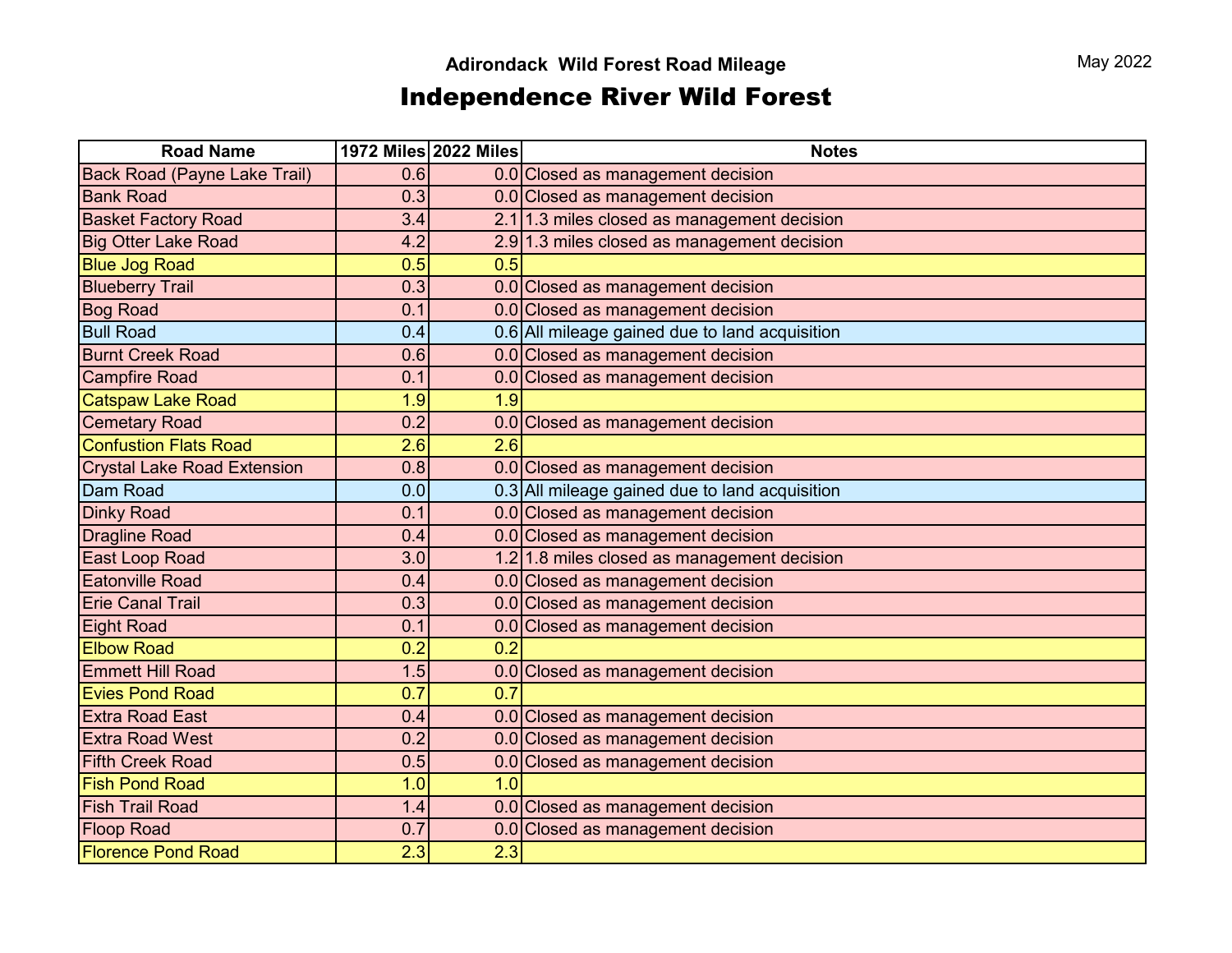## Independence River Wild Forest

| <b>Francis Road</b>             | 0.3 |                  | 0.0 Closed as management decision              |
|---------------------------------|-----|------------------|------------------------------------------------|
| <b>Growin Road</b>              | 0.5 |                  | 0.0 Closed as management decision              |
| <b>Halfmoon Lake Road</b>       | 1.3 |                  | 1.0 0.3 miles closed as management decision    |
| <b>Hiawatha Lake Road</b>       | 0.6 | 0.6              |                                                |
| <b>Hitchings Pond Road</b>      | 0.7 |                  | 1.4 0.7 miles gained due to land acquisition   |
| <b>International Road</b>       | 0.1 |                  | 0.0 Closed as management decision              |
| <b>Landing Road</b>             | 0.1 | 0.1              |                                                |
| <b>Lake Spur</b>                | 0.0 |                  | 0.2 All mileage gained due to land acquisition |
| <b>Little Camp Road</b>         | 0.2 |                  | 0.0 Closed as management decision              |
| Little Otter Creek Road         | 1.2 |                  | 1.6 $0.4$ miles gained due to land acquisition |
| Long Pond Spur                  | 1.0 |                  | 0.0 Closed as management decision              |
| <b>McCarthy Road</b>            | 5.5 | $\overline{5.5}$ |                                                |
| <b>McCarthy Crossover Road</b>  | 0.7 |                  | 0.0 Closed as management decision              |
| <b>Mount Tom West Road</b>      | 0.9 | 0.9              |                                                |
| Nomore Road                     | 0.4 |                  | 0.0 Closed as management decision              |
| <b>Nothing Road</b>             | 0.2 |                  | 0.0 Closed as management decision              |
| <b>O'Hara Road</b>              | 0.6 |                  | 0.0 Closed as management decision              |
| Old #4 Road                     | 1.2 | $\overline{1.2}$ |                                                |
| Old #4 Road (Cleveland Lake Tra | 0.5 |                  | 0.0 Closed as management decision              |
| Payne Lake Road                 | 0.1 | 0.1              |                                                |
| <b>Pine Creek Loop Road</b>     | 0.5 |                  | 0.0 Closed as management decision              |
| <b>Pitcher Pond Road</b>        | 1.2 | 1.2              |                                                |
| <b>Proceeding Road</b>          | 0.6 |                  | 0.0 Closed as management decision              |
| <b>Shingle Mill Falls Road</b>  | 0.0 |                  | 0.4 All mileage gained due to land acquisition |
| <b>Shortcut Road</b>            | 0.8 | 0.8              |                                                |
| <b>Smith Road</b>               | 1.2 |                  | 3.2 2.0 miles gained due to land acquisition   |
| Spirea Road                     | 0.3 |                  | 0.0 Closed as management decision              |
| <b>Steam Mill Road</b>          | 3.9 |                  | 3.5 0.4 miles closed as management decision    |
| <b>Sunday Lake Road</b>         | 0.4 | 0.4              |                                                |
| Swag Road #1                    | 0.5 |                  | 0.0 Closed as management decision              |
| Swag Road #2                    | 0.6 |                  | 0.0 Closed as management decision              |
| Swag Road #3                    | 0.2 |                  | 0.0 Closed as management decision              |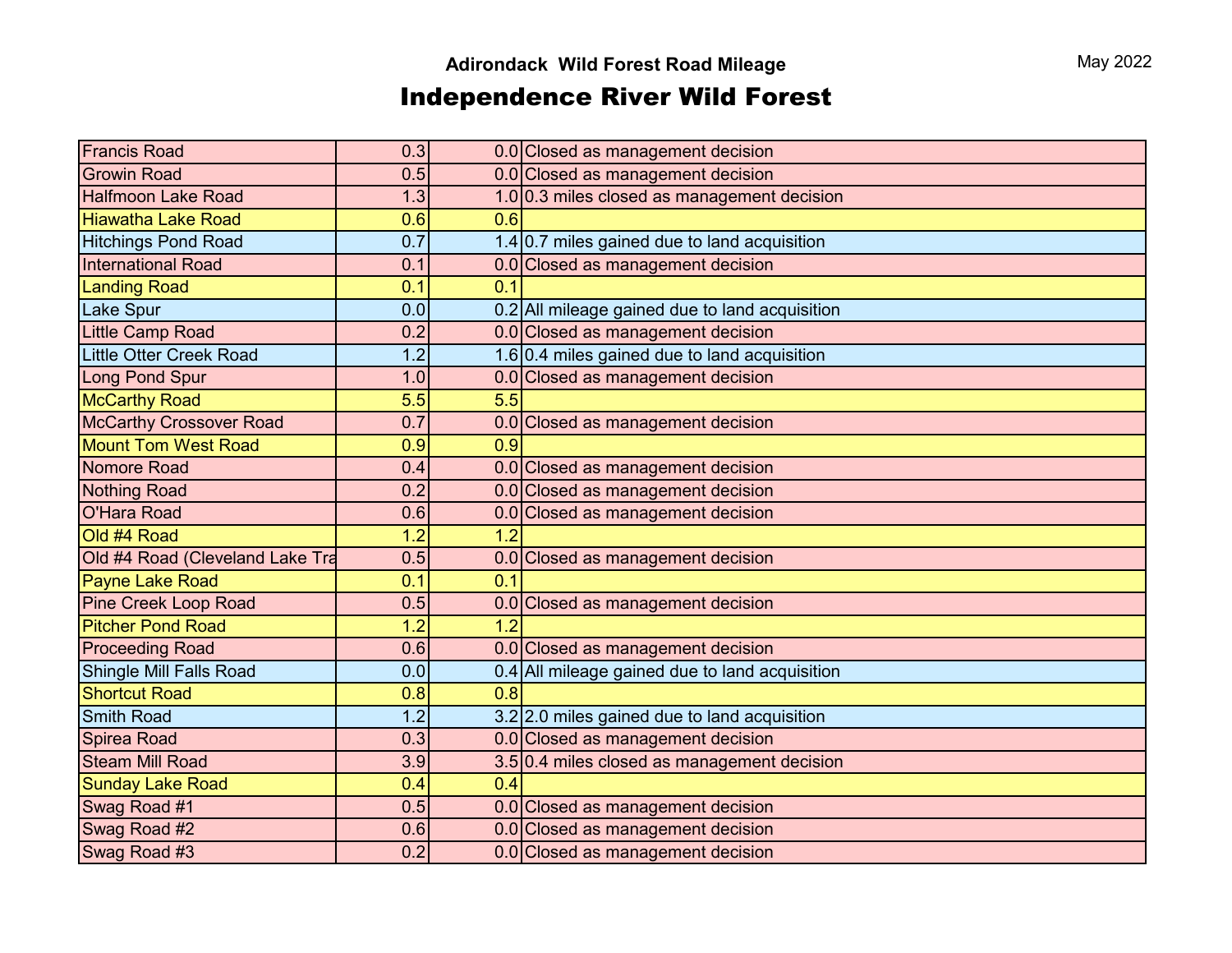## Independence River Wild Forest

| Swag Road #6         | 0.4              |     | 0.0 Closed as management decision |
|----------------------|------------------|-----|-----------------------------------|
| <b>Swale Road</b>    | 0.3              |     | 0.0 Closed as management decision |
| <b>Tip Road</b>      | 0.3              |     | 0.0 Closed as management decision |
| <b>Trailer Road</b>  | 0.2              |     | 0.0 Closed as management decision |
| <b>Useless Road</b>  | 1.0 <sub>l</sub> |     | 0.0 Closed as management decision |
| <b>Wahs Road</b>     | 0.6              |     | 0.0 Closed as management decision |
| <b>Wretched Road</b> | 0.3              |     | 0.0 Closed as management decision |
| <b>Yancey Road</b>   | 0.21             | 0.2 |                                   |

**Totals: 58.8 38.6**

| <b>Net Change in Road Mileage:</b>     | $-20.2$ |
|----------------------------------------|---------|
| <b>Percent Change in Road Mileage:</b> | $-34\%$ |

| No change in Wild Forest road mileage since 1972 |
|--------------------------------------------------|
| Loss in Wild Forest road mileage since 1972      |
| Gain in Wild Forest road mileage since 1972      |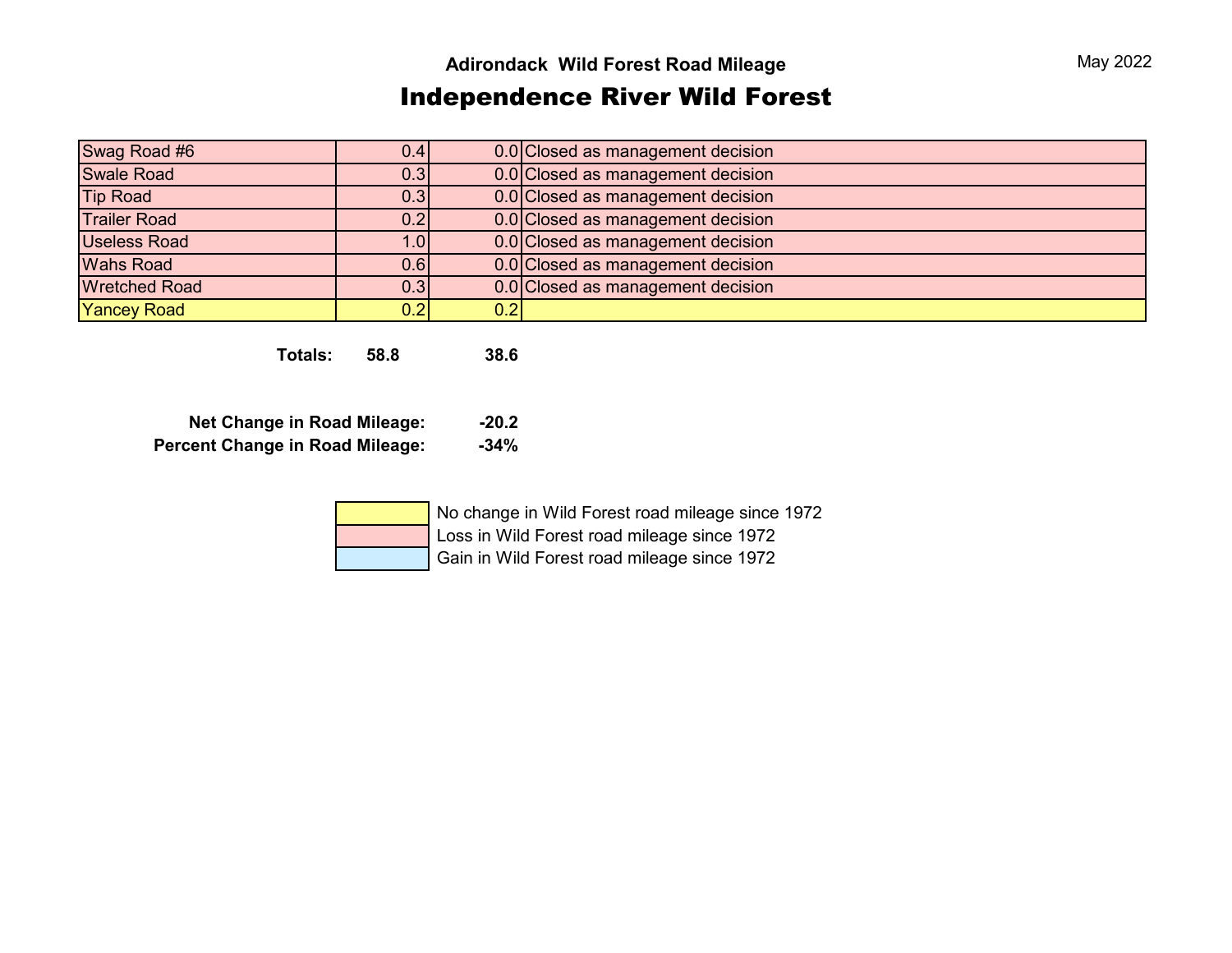## Jessup River Wild Forest

| <b>Road Name</b>           | 1972 Miles   2022 Miles |     | <b>Notes</b>                                                      |
|----------------------------|-------------------------|-----|-------------------------------------------------------------------|
| <b>Access Road</b>         | 0.0                     | 0.2 | Former administrative road opened to public in 2015 for CE access |
| <b>Hernandez Loop Road</b> | 0.4                     | 0.4 |                                                                   |
| <b>Old Military Road</b>   | 0.0                     |     | All mileage gained due to land acquisition                        |

**Totals: 0.4 1.3**

**Net Change in Road Mileage: 0.9 Percent Change in Road Mileage: 225%**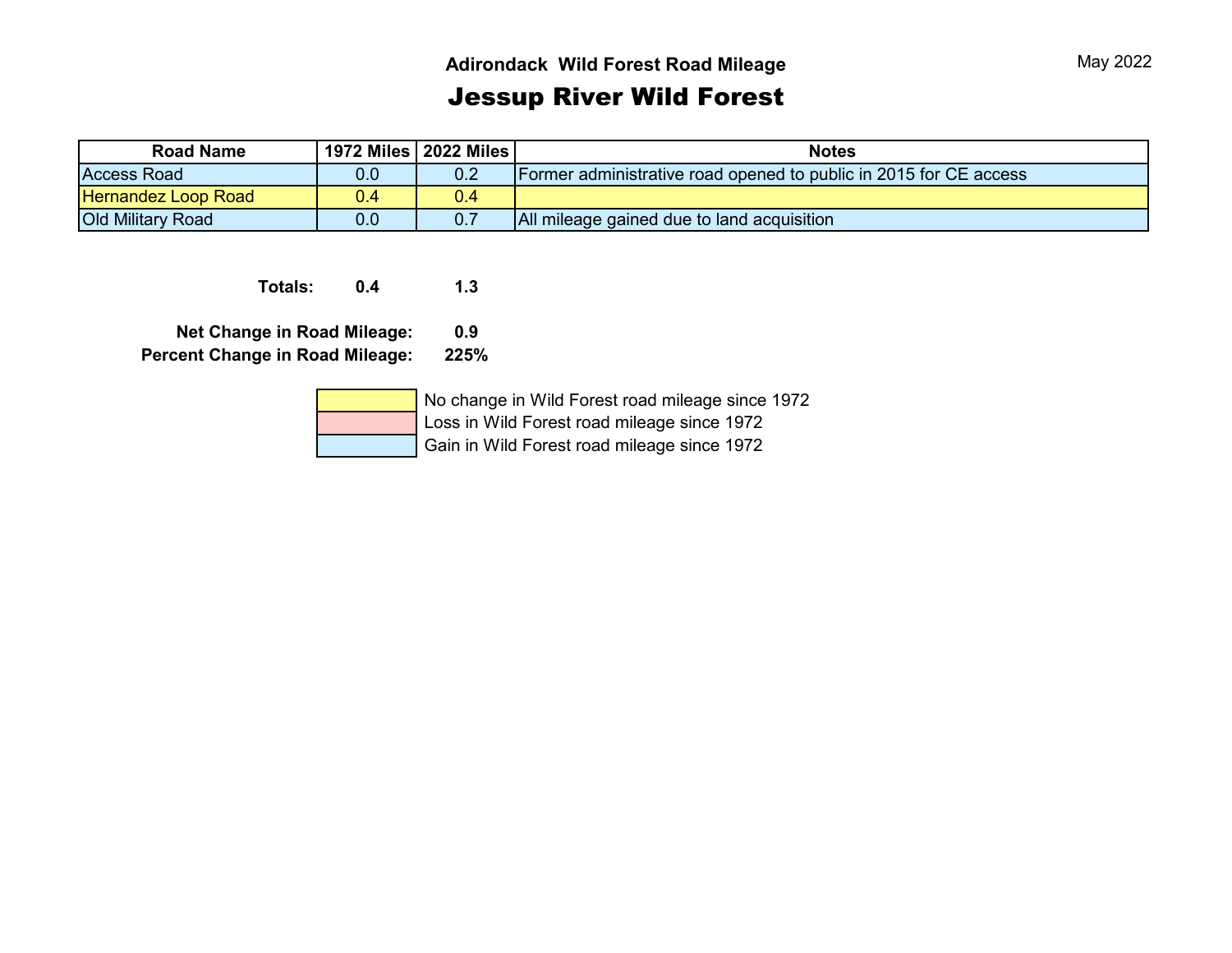## Lake George Wild Forest

| <b>Road Name</b>           |     | 1972 Miles   2022 Miles | <b>Notes</b>                                                            |
|----------------------------|-----|-------------------------|-------------------------------------------------------------------------|
| <b>Big Hollow Road</b>     | 1.8 | $1.8^{\circ}$           |                                                                         |
| <b>Black Mountain Road</b> | 0.9 | 0.9                     |                                                                         |
| <b>Buttermilk Road</b>     | 0.0 | 2.7                     | All mileage gained due to land acquisition                              |
| <b>Dacy Clearing Road</b>  | 1.5 | 1.5                     |                                                                         |
| <b>Gay Pond Road</b>       | 0.0 | 4.0                     | All mileage gained due to land acquisition                              |
| Jabe Pond Road             | 0.0 | 1.0                     | All mileage gained due to land acquisition or access to new acquisition |
| Lily Pond Road             | 0.0 | 2.2                     | All mileage gained due to land acquisition                              |
| <b>Palmer Pond Road</b>    | 0.1 | 0.1                     |                                                                         |

**Totals: 4.3 14.2**

**Net Change in Road Mileage: 9.9 Percent Change in Road Mileage: 230%**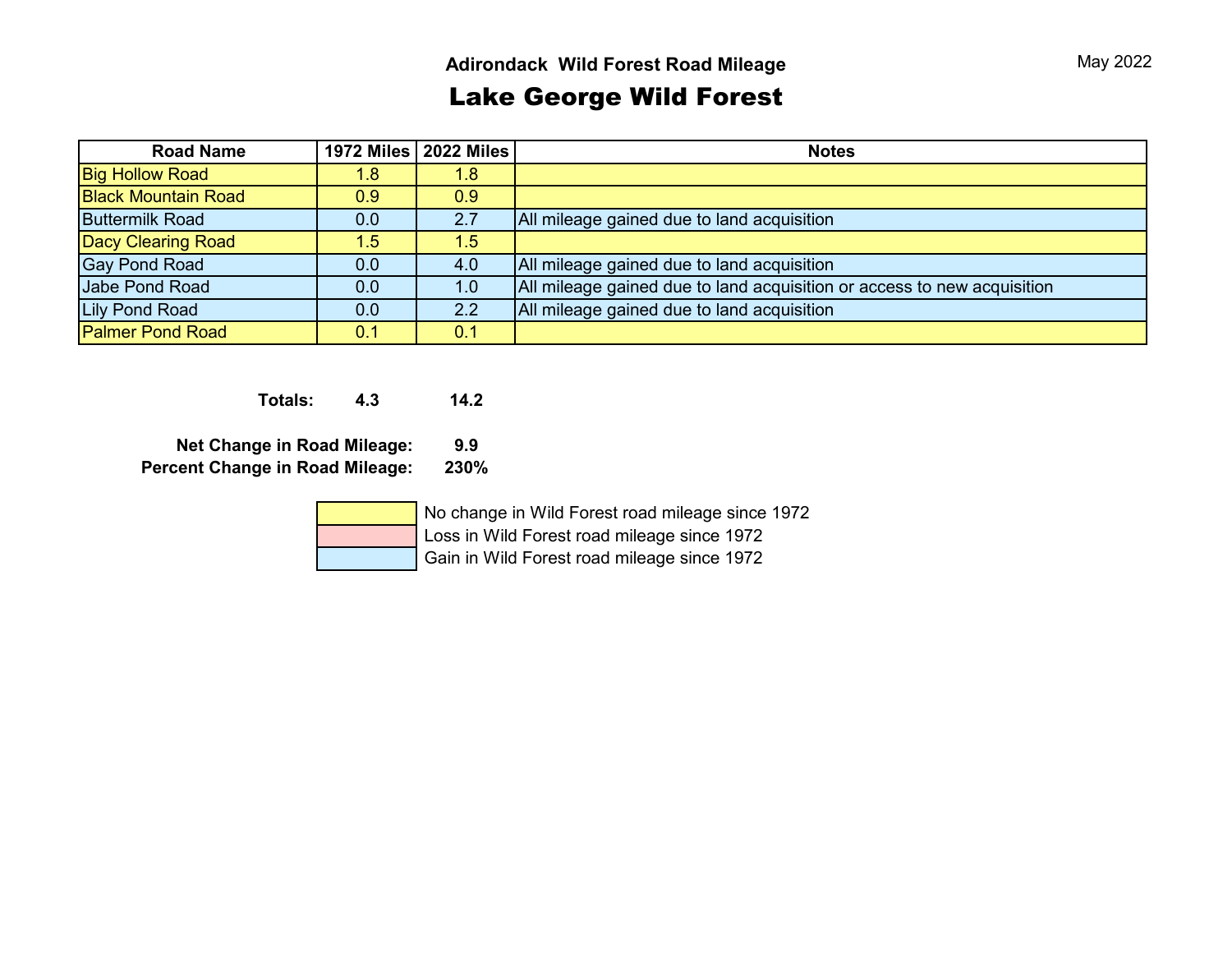#### Moose River Plains Wild Forest

| <b>Road Name</b>              | 1972 Miles | 2022 Miles | <b>Notes</b>                                                                            |
|-------------------------------|------------|------------|-----------------------------------------------------------------------------------------|
| <b>Beaver Lake Road</b>       | 0.2        | 0.2        |                                                                                         |
| <b>Helldiver Pond Road</b>    | 0.2        | 0.0        | Loss in mileage due to land reclassification                                            |
| <b>Indian Lake Road</b>       | 5.3        | 3.3        | Part of road closed as management decision.                                             |
| <b>Indian River Road</b>      | 3.4        | 0.0        | Loss in mileage due to land reclassification                                            |
| Limekiln Lake-Cedar River Rd. | 16.5       | 4.6        | 13.0 miles lost due to land reclassification. 1.1 miles gained due to land acquisition. |
| Loop Road                     | 1.2        | 0.0        | Loss in mileage due to land reclassification                                            |
| <b>Lost Ponds Road</b>        | 0.3        | 0.0        | Loss in mileage due to land reclassification                                            |
| <b>Mitchell Ponds Road</b>    | 0.1        | 0.0        | Loss in mileage due to land reclassification                                            |
| <b>Otter Brook Road</b>       | 3.3        | 3.2        | 0.1 miles lost due to land reclassification                                             |
| <b>Rock Dam Road</b>          | 4.2        | 0.0        | Loss in mileage due to land reclassification                                            |
| Sagamore Road Extension       | 0.0        | 0.8        | All mileage gained due to land acquisition                                              |
| Sagamore Road Spur            | 0.0        | 0.1        | All mileage gained due to land acquisition                                              |
| <b>Sly Pond Road</b>          | 0.2        | 0.0        | Closed as management decision                                                           |
| <b>Wakely Mountain Road</b>   | 0.0        | 0.1        | All mileage gained due to land acquisition                                              |
| <b>Wakley Pond Road</b>       | 0.0        | 0.1        | All mileage gained due to land acquisition                                              |

**Totals: 34.9 12.4**

**Net Change in Road Mileage: -22.5 Percent Change in Road Mileage: -64%**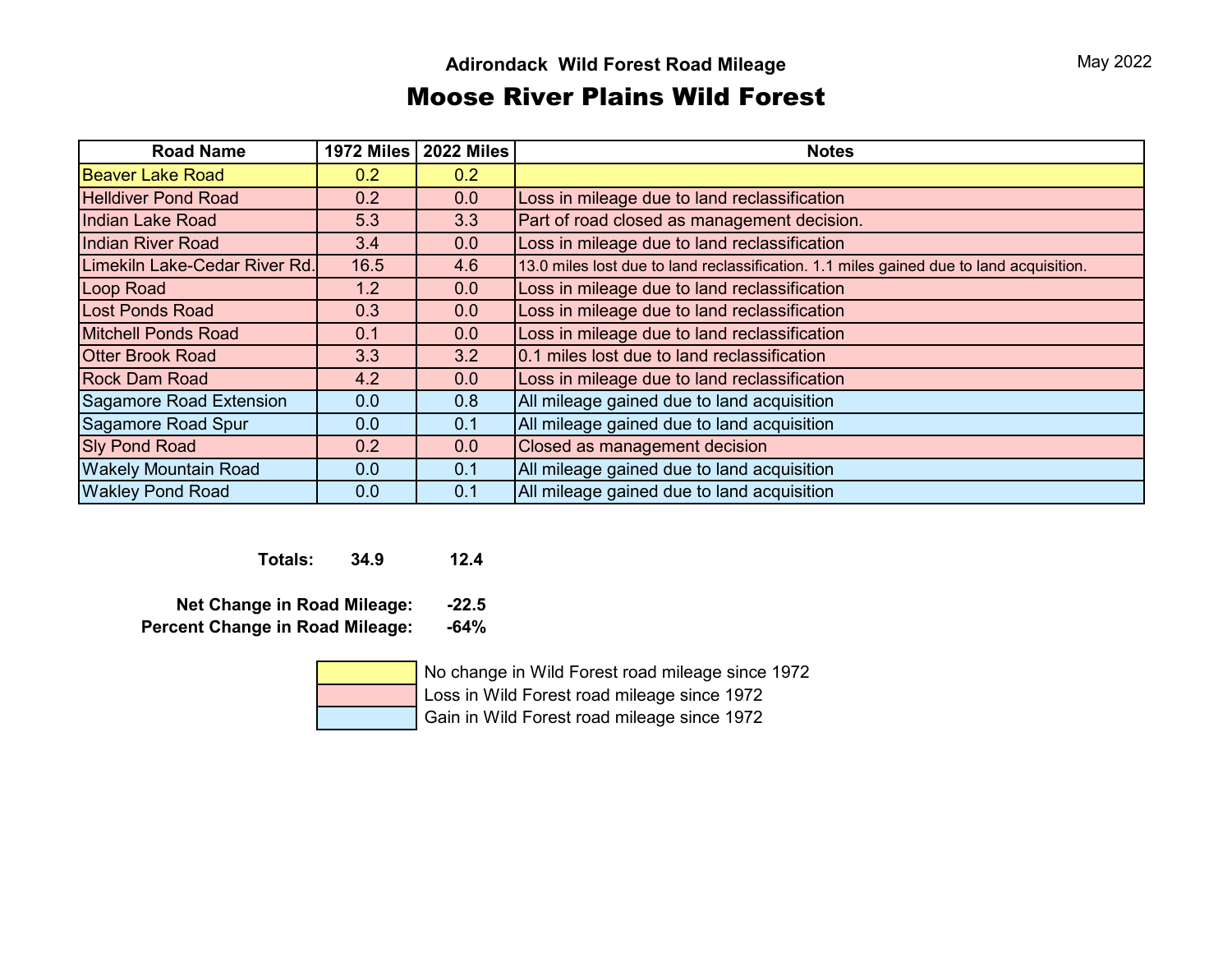## Raquette River Wild Forest

| <b>Road Name</b>                       |     | 1972 Miles   2022 Miles | <b>Notes</b> |
|----------------------------------------|-----|-------------------------|--------------|
| <b>Jamestown Falls Road</b>            | 0.2 | 0.2                     |              |
| <b>Totals:</b>                         | 0.2 | 0.2                     |              |
| <b>Net Change in Road Mileage:</b>     |     | 0.0                     |              |
| <b>Percent Change in Road Mileage:</b> |     | 0%                      |              |
|                                        |     |                         |              |

|  | No change in Wild Forest road mileage since 1972 |
|--|--------------------------------------------------|
|  | Loss in Wild Forest road mileage since 1972      |
|  | Gain in Wild Forest road mileage since 1972      |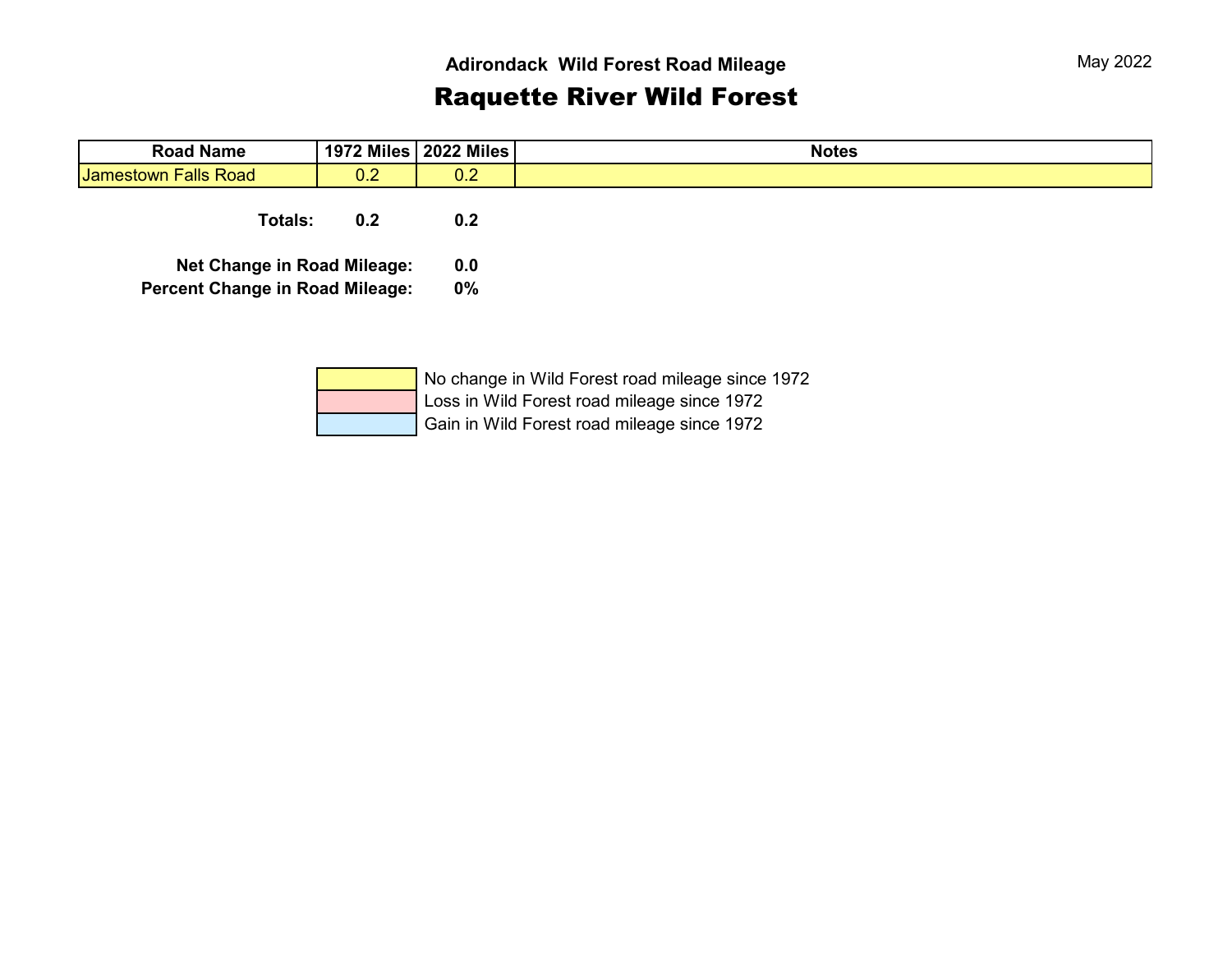#### Saranac Lakes Wild Forest

| <b>Road Name</b>                | <b>1972 Miles</b> | <b>2022 Miles</b> | <b>Notes</b>                              |
|---------------------------------|-------------------|-------------------|-------------------------------------------|
| <b>Axton Landing Road</b>       | 0.3               | 0.3               |                                           |
| <b>Brewster Peninsula Road</b>  | 0.4               | 0.4               |                                           |
| <b>Camp Colby Road</b>          | 0.2               | 0.2               |                                           |
| <b>Connery Pond Road</b>        | 0.6               | 0.6               |                                           |
| <b>Duell Pond Road</b>          | 0.1               | 0.1               |                                           |
| <b>Floodwood Mountain Road</b>  | 0.0               | 1.2               | All new mileage due to land acquisition   |
| <b>Hoel Pond Access Road</b>    | 0.2               | 0.2               |                                           |
| Lake Clear Beach                | 0.0               | 0.1               | All new mileage due to land acquisition   |
| <b>Little Clear Pond Road</b>   | 0.3               | 0.3               |                                           |
| <b>Little Green Pond Road</b>   | 0.6               | 0.6               |                                           |
| Lonesome Bay Road (Old Rt. 3)   | 0.2               | 0.2               |                                           |
| <b>Medow Pond Truck Trail</b>   | 0.0               | 0.6               | All new mileage due to land acquisition   |
| Raquette River Cable Car Roa    | 0.2               | 0.2               |                                           |
| <b>Rat Pond Road</b>            | 1.5               | 0.5               | 1.0 mile closed as a management decision  |
| <b>Rollins Pond Access Road</b> | 0.8               | 0.8               |                                           |
| <b>Sunday Pond Road</b>         | 1.4               | 0.6               | 0.8 miles closed as a management decision |

**Totals: 6.8 6.9**

**Net Change in Road Mileage: 0.1**

**Percent Change in Road Mileage: 1%**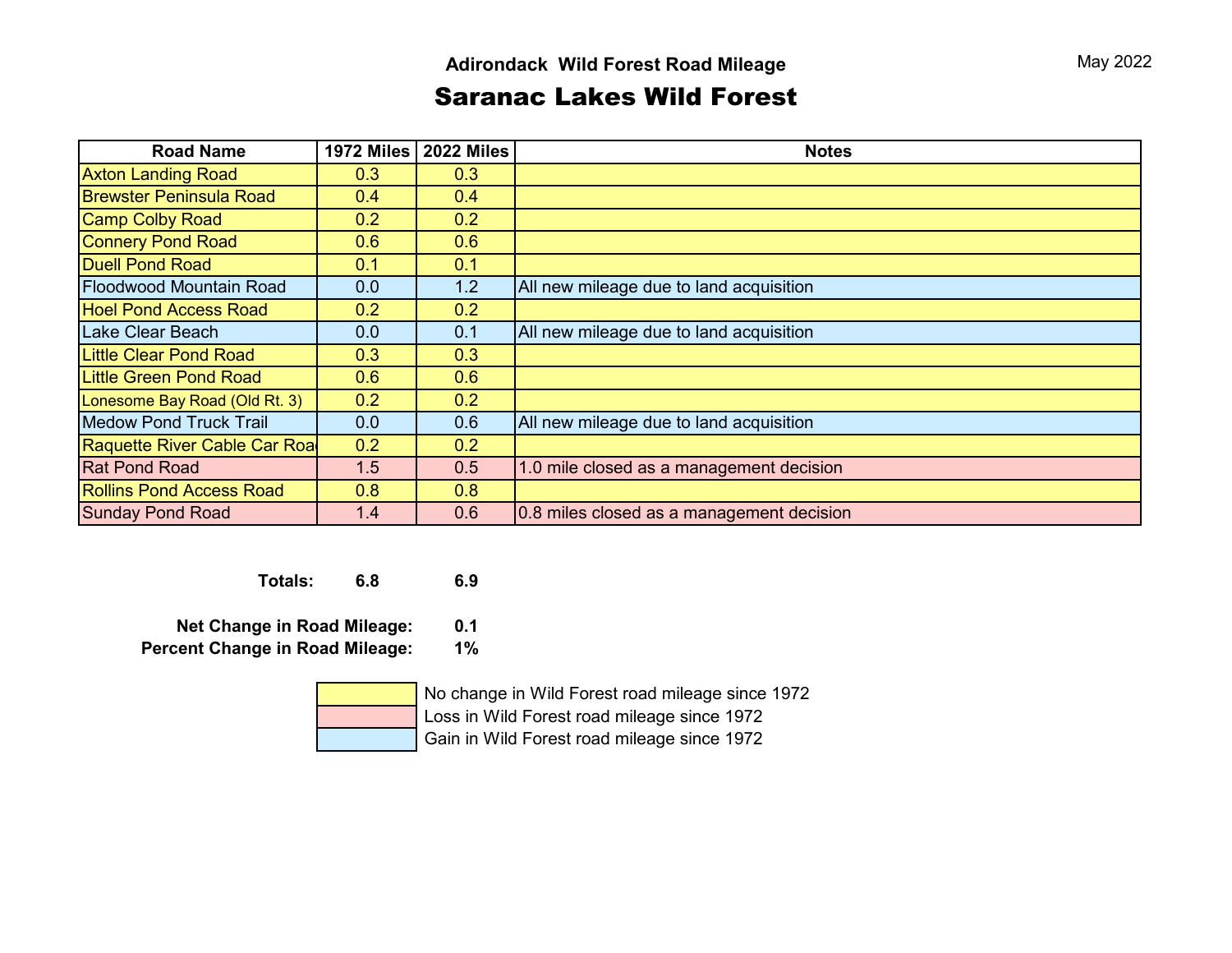## Sargent Ponds Wild Forest

| <b>Road Name</b>                       |     | 1972 Miles   2022 Miles | <b>Notes</b>                                                                                                                                                                                                                                                                                                    |
|----------------------------------------|-----|-------------------------|-----------------------------------------------------------------------------------------------------------------------------------------------------------------------------------------------------------------------------------------------------------------------------------------------------------------|
|                                        |     |                         |                                                                                                                                                                                                                                                                                                                 |
| <b>Totals:</b>                         | 0.0 | 0.0                     |                                                                                                                                                                                                                                                                                                                 |
| <b>Net Change in Road Mileage:</b>     |     | 0.0                     |                                                                                                                                                                                                                                                                                                                 |
| <b>Percent Change in Road Mileage:</b> |     | $0\%$                   |                                                                                                                                                                                                                                                                                                                 |
|                                        |     |                         |                                                                                                                                                                                                                                                                                                                 |
|                                        |     |                         |                                                                                                                                                                                                                                                                                                                 |
|                                        |     | $\mathbf{r}$            | $\mathbf{r}$ , and $\mathbf{r}$ and $\mathbf{r}$ and $\mathbf{r}$ and $\mathbf{r}$ and $\mathbf{r}$ and $\mathbf{r}$ and $\mathbf{r}$ and $\mathbf{r}$ and $\mathbf{r}$ and $\mathbf{r}$ and $\mathbf{r}$ and $\mathbf{r}$ and $\mathbf{r}$ and $\mathbf{r}$ and $\mathbf{r}$ and $\mathbf{r}$ an<br>$\sqrt{2}$ |

| No change in Wild Forest road mileage since 1972 |
|--------------------------------------------------|
| Loss in Wild Forest road mileage since 1972      |
| Gain in Wild Forest road mileage since 1972      |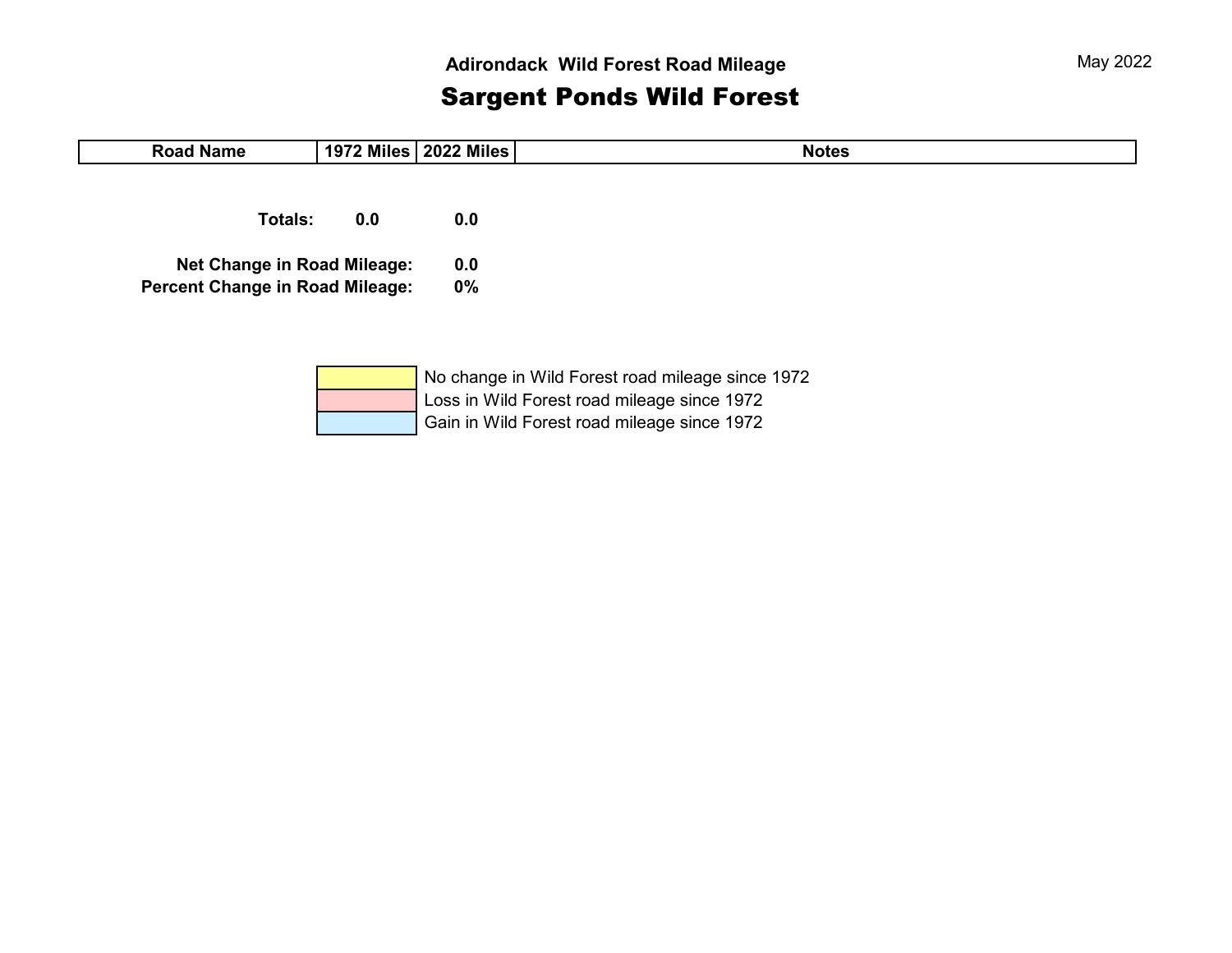## Shaker Mountain Wild Forest

| <b>Road Name</b>                       |                  | 1972 Miles   2022 Miles | <b>Notes</b>                                                                                                                                   |
|----------------------------------------|------------------|-------------------------|------------------------------------------------------------------------------------------------------------------------------------------------|
| <b>Holmes Road</b>                     | 0.0 <sub>1</sub> | 0.1                     | All mileage gained due to land acquisition                                                                                                     |
| <b>Totals:</b>                         | 0.0              | 0.1                     |                                                                                                                                                |
| <b>Net Change in Road Mileage:</b>     |                  | 0.1                     |                                                                                                                                                |
| <b>Percent Change in Road Mileage:</b> |                  | $0\%$                   |                                                                                                                                                |
|                                        |                  |                         | No change in Wild Forest road mileage since 1972<br>Loss in Wild Forest road mileage since 1972<br>Gain in Wild Forest road mileage since 1972 |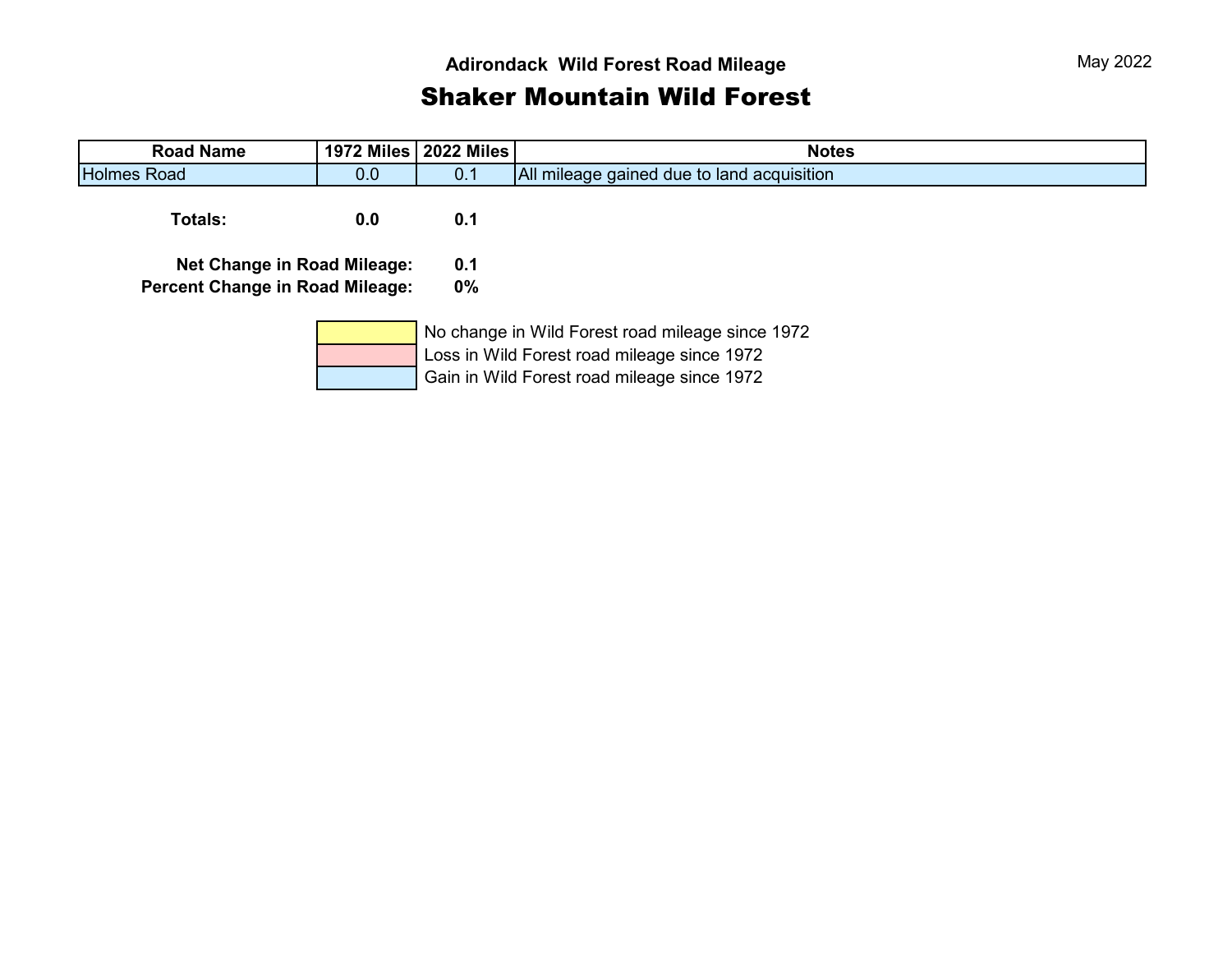## Split Rock Wild Forest

| <b>Road Name</b>                                                             |     | 1972 Miles   2022 Miles | <b>Notes</b>                                                                                                                                   |
|------------------------------------------------------------------------------|-----|-------------------------|------------------------------------------------------------------------------------------------------------------------------------------------|
| Totals:                                                                      | 0.0 | 0.0                     |                                                                                                                                                |
| <b>Net Change in Road Mileage:</b><br><b>Percent Change in Road Mileage:</b> |     | 0.0<br>$0\%$            |                                                                                                                                                |
|                                                                              |     |                         | No change in Wild Forest road mileage since 1972<br>Loss in Wild Forest road mileage since 1972<br>Gain in Wild Forest road mileage since 1972 |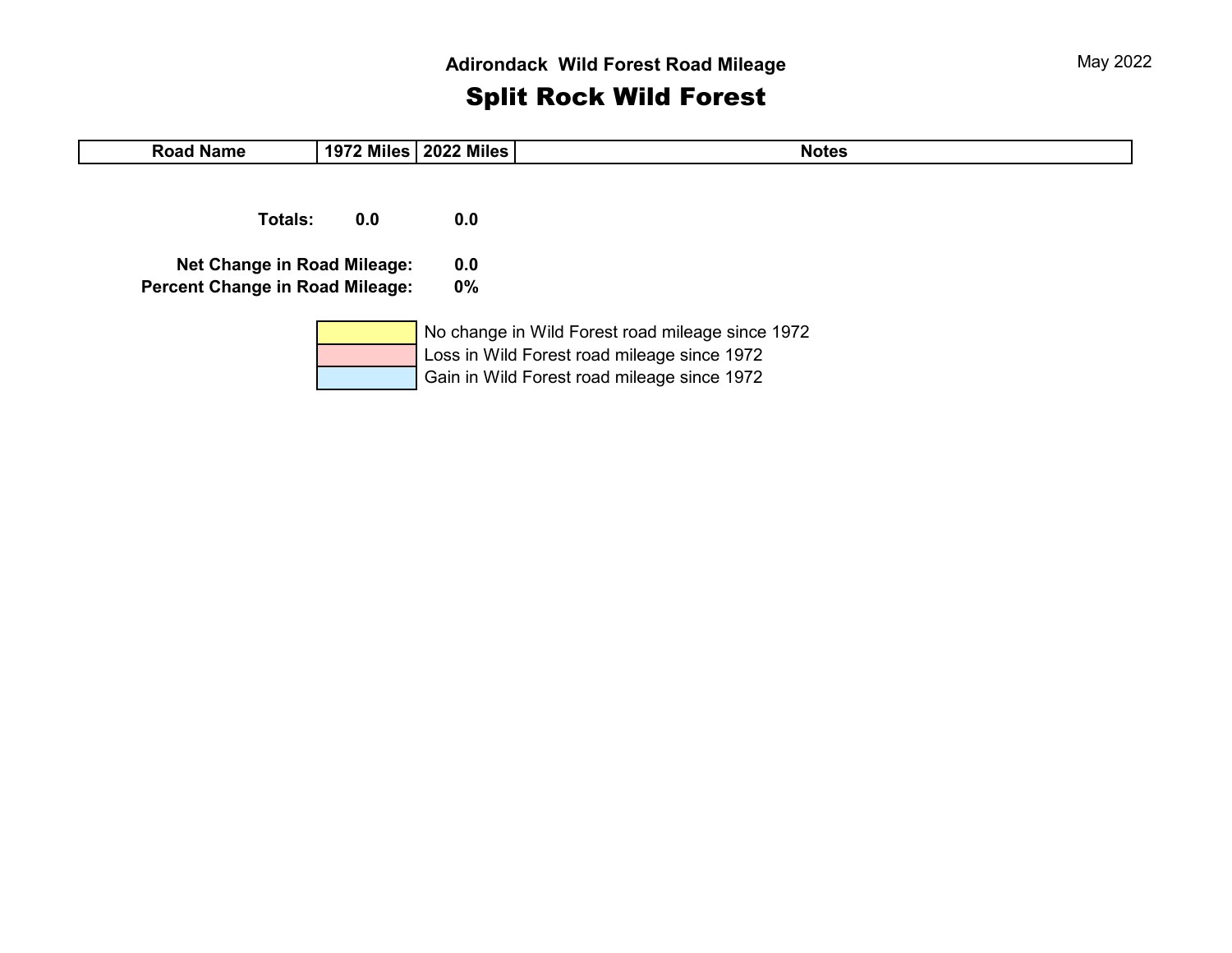## Taylor Pond Wild Forest

| <b>Road Name</b>                | <b>1972 Miles</b> | <b>2022 Miles</b> | <b>Notes</b>                             |
|---------------------------------|-------------------|-------------------|------------------------------------------|
| <b>Burnt Hill Unnamed Roads</b> | 5.0               | 0.0               | Closed as management decision            |
| <b>Campsite Road</b>            | 0.3               | 0.0               | Closed as management decision            |
| Eagle Road                      | 0.7               | 0.0               | Closed as management decision            |
| <b>Foxden Road</b>              | 1.5               | 0.0               | Closed as management decision            |
| <b>Lynch Mountain Road</b>      | 0.5               | 0.5               |                                          |
| <b>Mud Pond Road</b>            | 1.9               | 1.9               |                                          |
| <b>Red Road</b>                 | 3.3               | 1.9               | 1.4 miles closed as management decision  |
| <b>Richards Road</b>            | 0.5               | 1.1               | 0.6 miles gained due to land acquisition |
| <b>Ridgetop Road</b>            | 0.4               | 0.0               | Closed as management decision            |
| <b>Taylor Pond Loop</b>         | 3.1               | 0.0               | Closed as management decision            |
| <b>Terahee Truck Trail</b>      | 2.0               | 0.1               | 1.9 miles closed as management decision  |
| <b>Tower Road</b>               | 2.0               | 0.0               | Closed as management decision            |
| <b>Unnamed Truck Trail</b>      | 0.5               | 0.0               | Closed as management decision            |
| <b>Yellow Birch Road</b>        | 0.6               | 0.0               | Closed as management decision            |

**Totals: 22.3 5.5**

**Net Change in Road Mileage: -16.8 Percent Change in Road Mileage: -75%**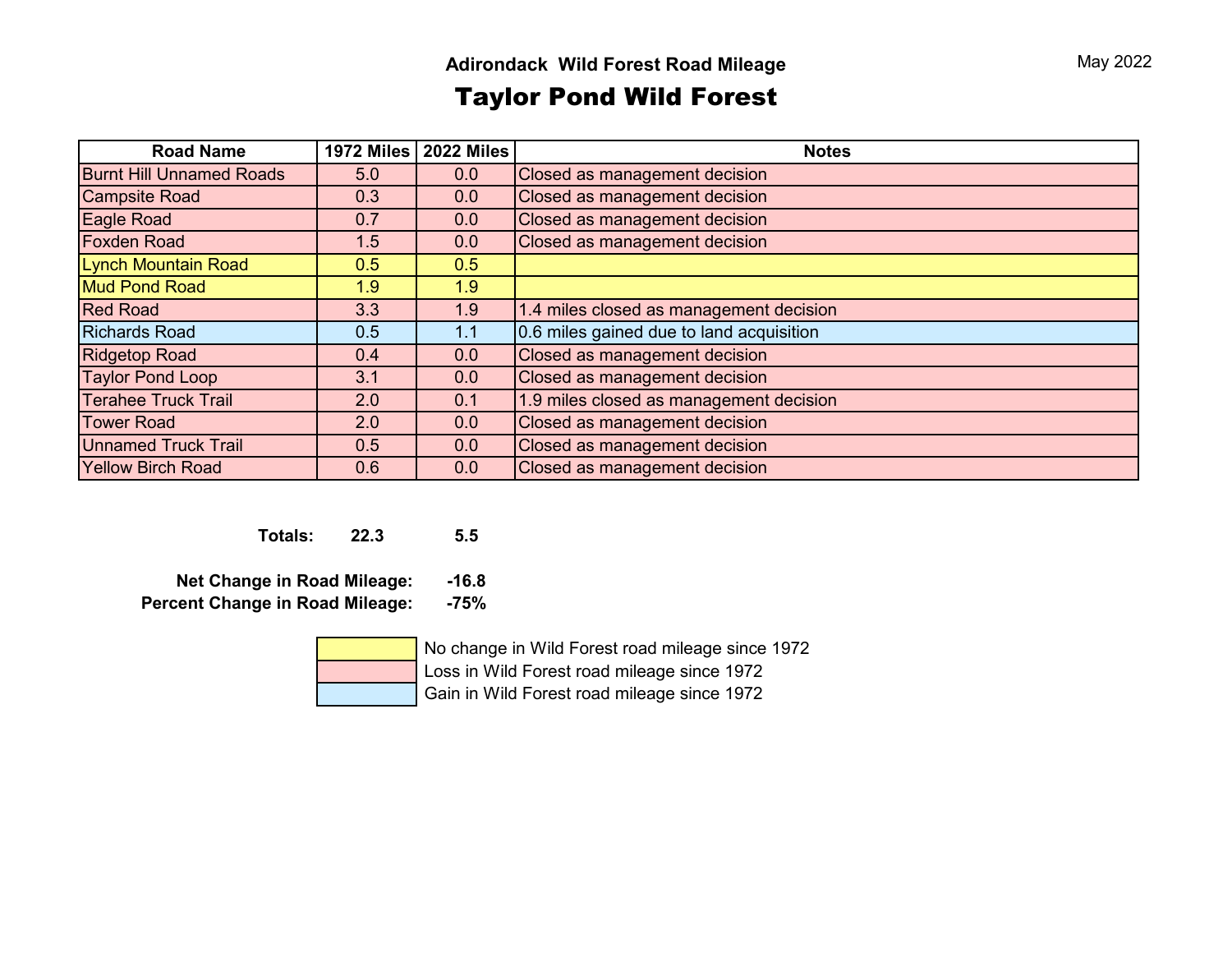### Vanderwhacker Mountain Wild Forest

| <b>Road Name</b>            |     | 1972 Miles   2022 Miles | <b>Notes</b>                                           |
|-----------------------------|-----|-------------------------|--------------------------------------------------------|
| <b>Boreas Road</b>          | 0.0 | 3.8                     | All mileage gained due to land acquisition             |
| <b>Cheney Pond Road</b>     | 0.5 | $0.5^{\circ}$           |                                                        |
| <b>Gulf Brook Road</b>      | 0.0 | 5.9                     | All mileage gained due to land acquisition             |
| <b>Moose Pond Club Road</b> | 3.8 | 3.8                     |                                                        |
| <b>Palmer Pond Acces</b>    | 0.0 | 0.1                     | Former administrative access opened for public parking |
| Sunnyview Farm Road         | 0.1 | 0.2                     | 0.1 miles gained due to land acquisition               |

**Totals: 4.4 14.3**

**Net Change in Road Mileage: 9.9 Percent Change in Road Mileage: 225%**

|  | No change in Wild Forest road mileage since 1972 |
|--|--------------------------------------------------|
|  | Loss in Wild Forest road mileage since 1972      |
|  | Gain in Wild Forest road mileage since 1972      |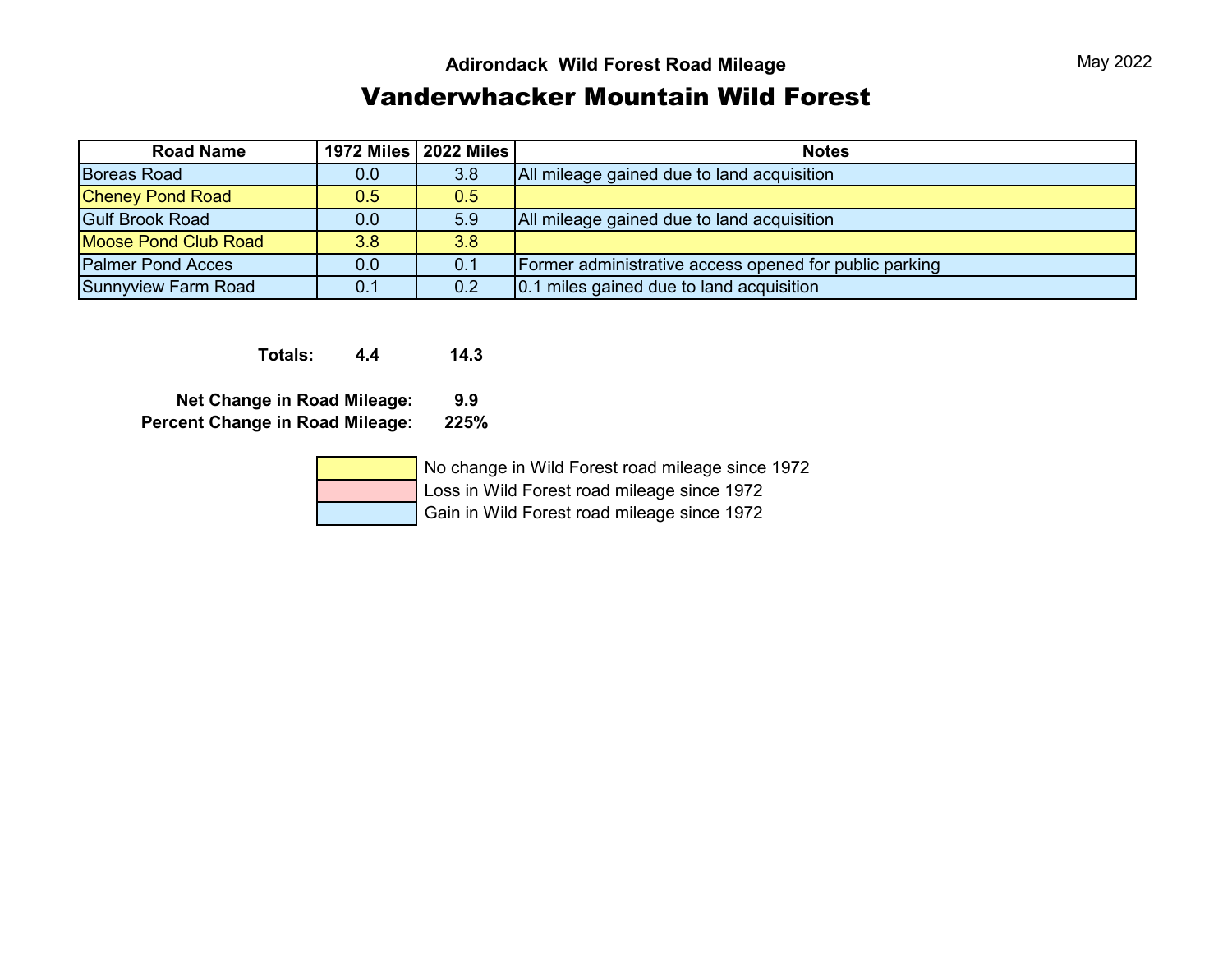### Watson's East Triangle Wild Forest

| <b>Road Name</b>            |     | 1972 Miles   2022 Miles | <b>Notes</b>                               |
|-----------------------------|-----|-------------------------|--------------------------------------------|
| Bear Pond Road              | 0.0 | 8.4                     | All mileage gained due to land acquisition |
| <b>Creek Road</b>           | 0.0 | 0.3                     | All mileage gained due to land acquisition |
| Deep Cuts Road              | 0.0 | 0.6                     | All mileage gained due to land acquisition |
| Number One Road             | 0.0 | 2.4                     | All mileage gained due to land acquisition |
| <b>Tunnel Road</b>          | 0.0 | 0.7                     | All mileage gained due to land acquisition |
| <b>Wolf Creek Road East</b> | 0.0 | 0.2                     | All mileage gained due to land acquisition |
| <b>Wolf Creek Road West</b> | 0.0 | 0.3                     | All mileage gained due to land acquisition |
| <b>Wolf Pond Road</b>       | 0.0 | 0.4                     | All mileage gained due to land acquisition |

**Totals: 0.0 13.3**

**Net Change in Road Mileage: 13.3**

**Percent Change in Road Mileage: n/a**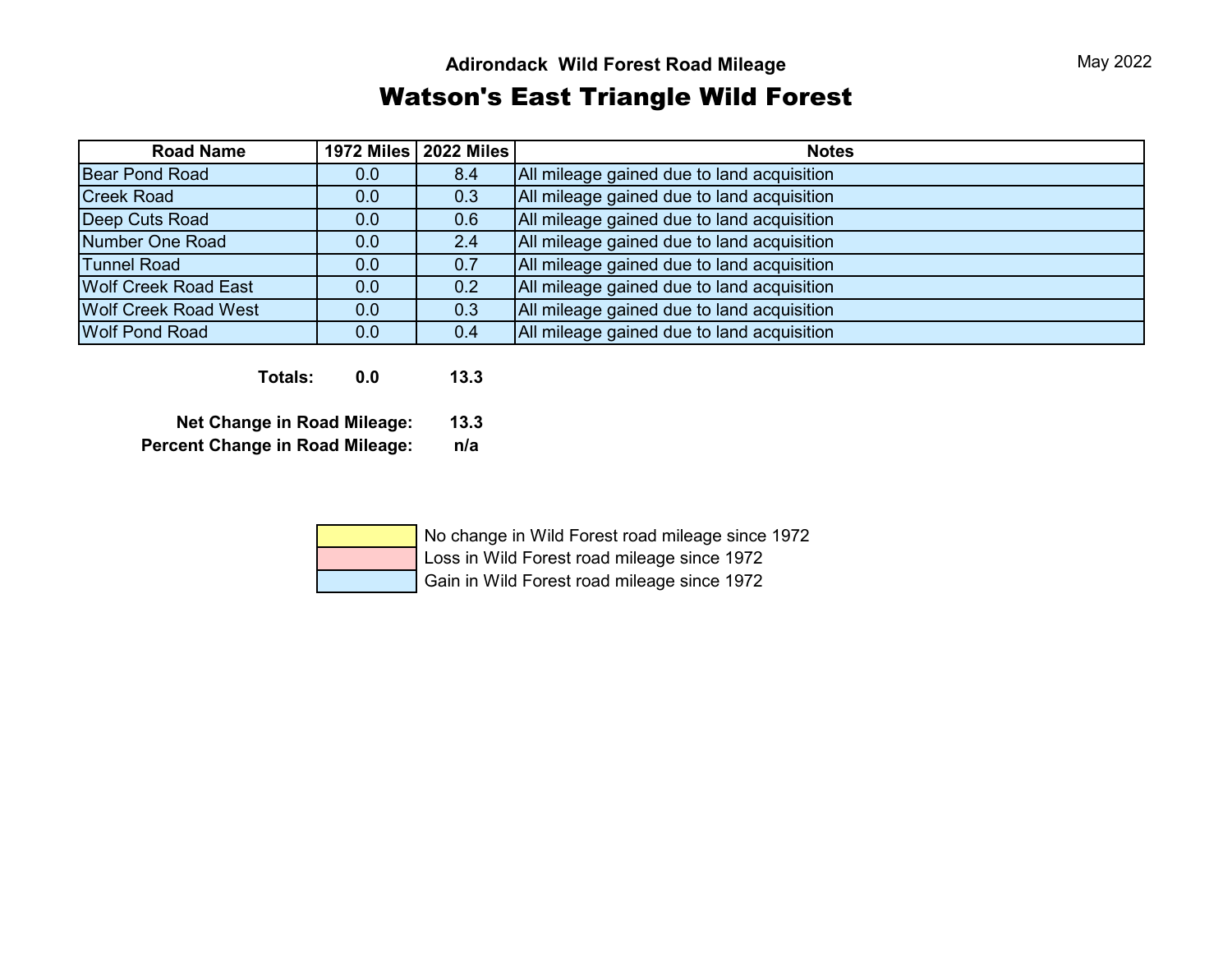#### **Adirondack Wild Forest Road Mileage**

## White Hill Wild Forest

| <b>Road Name</b>                       |     | 1972 Miles   2022 Miles | <b>Notes</b> |
|----------------------------------------|-----|-------------------------|--------------|
| <b>Clear Pond Road Extension</b>       | 0.0 | 0.1                     |              |
| <b>Totals:</b>                         | 0.0 | 0.1                     |              |
| <b>Net Change in Road Mileage:</b>     |     | 0.1                     |              |
| <b>Percent Change in Road Mileage:</b> |     | n/a                     |              |
|                                        |     |                         |              |
|                                        |     |                         |              |

| No change in Wild Forest road mileage since 1972 |
|--------------------------------------------------|
| Loss in Wild Forest road mileage since 1972      |
| Gain in Wild Forest road mileage since 1972      |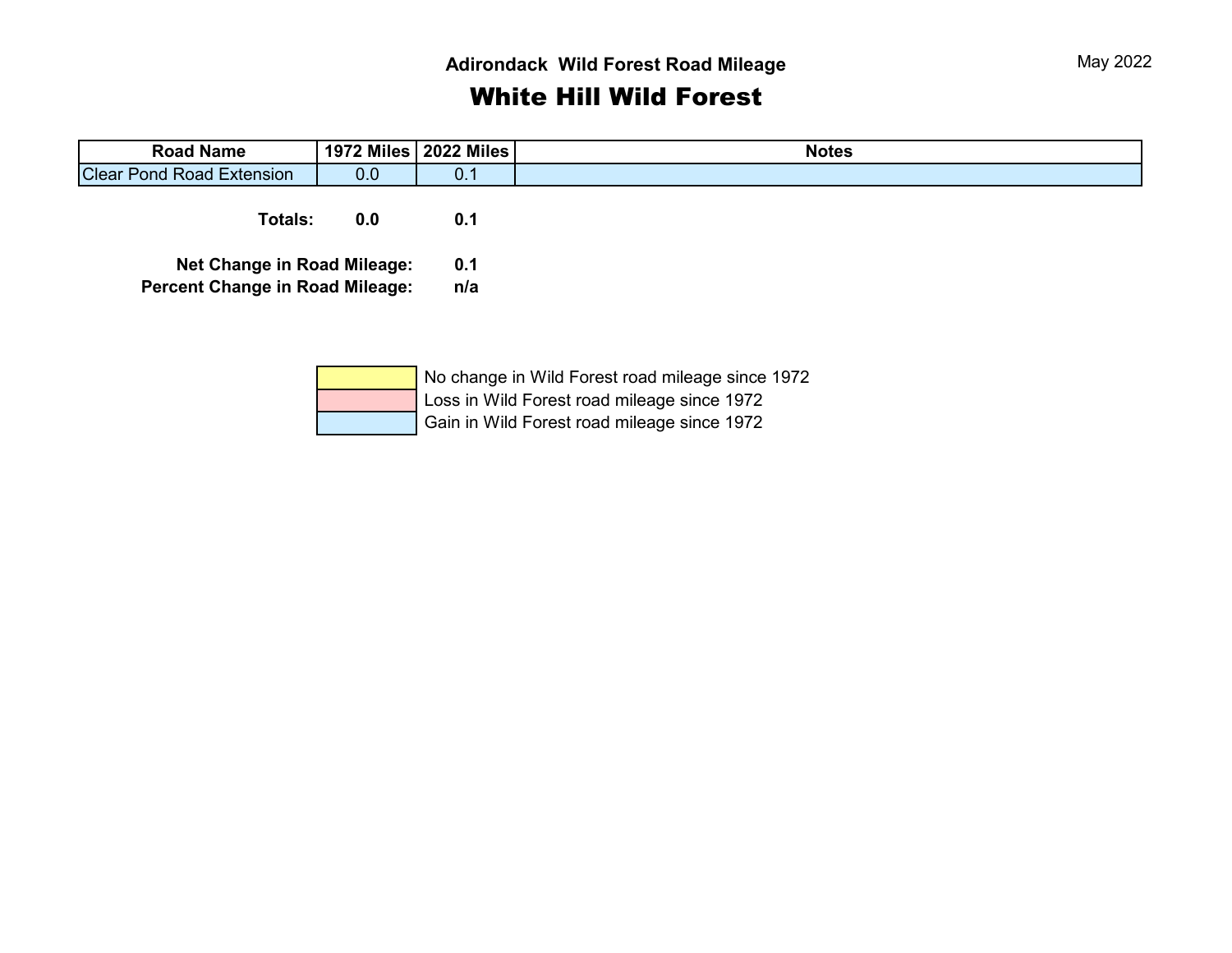#### Wilcox Lake Wild Forest

| <b>Road Name</b>                   |     | 1972 Miles   2022 Miles | <b>Notes</b>                    |
|------------------------------------|-----|-------------------------|---------------------------------|
| <b>Baldwin Springs Road</b>        | 0.2 | 0.0                     | Closed as a management decision |
| <b>Fish Ponds Road</b>             | 1.0 | 0.0                     | Closed as a management decision |
| Harrisburg Rd. (Wilcox Lake Trail) | 0.9 | 0.0                     | Closed as a management decision |
| <b>Lizard Pond Road</b>            | 0.6 | 0.0                     | Closed as a management decision |
| Oregon (North Bend) Road           | 1.7 | 0.0                     | Closed as a management decision |
| <b>Pumpkin Hollow Road</b>         | 0.2 | 0.2                     |                                 |
| Ski Hi Road                        | 0.2 | 0.2                     |                                 |

**Totals: 4.8 0.4**

**Net Change in Road Mileage: -4.4**

**Percent Change in Road Mileage: -92%**

 No change in Wild Forest road mileage since 1972 Loss in Wild Forest road mileage since 1972

Gain in Wild Forest road mileage since 1972